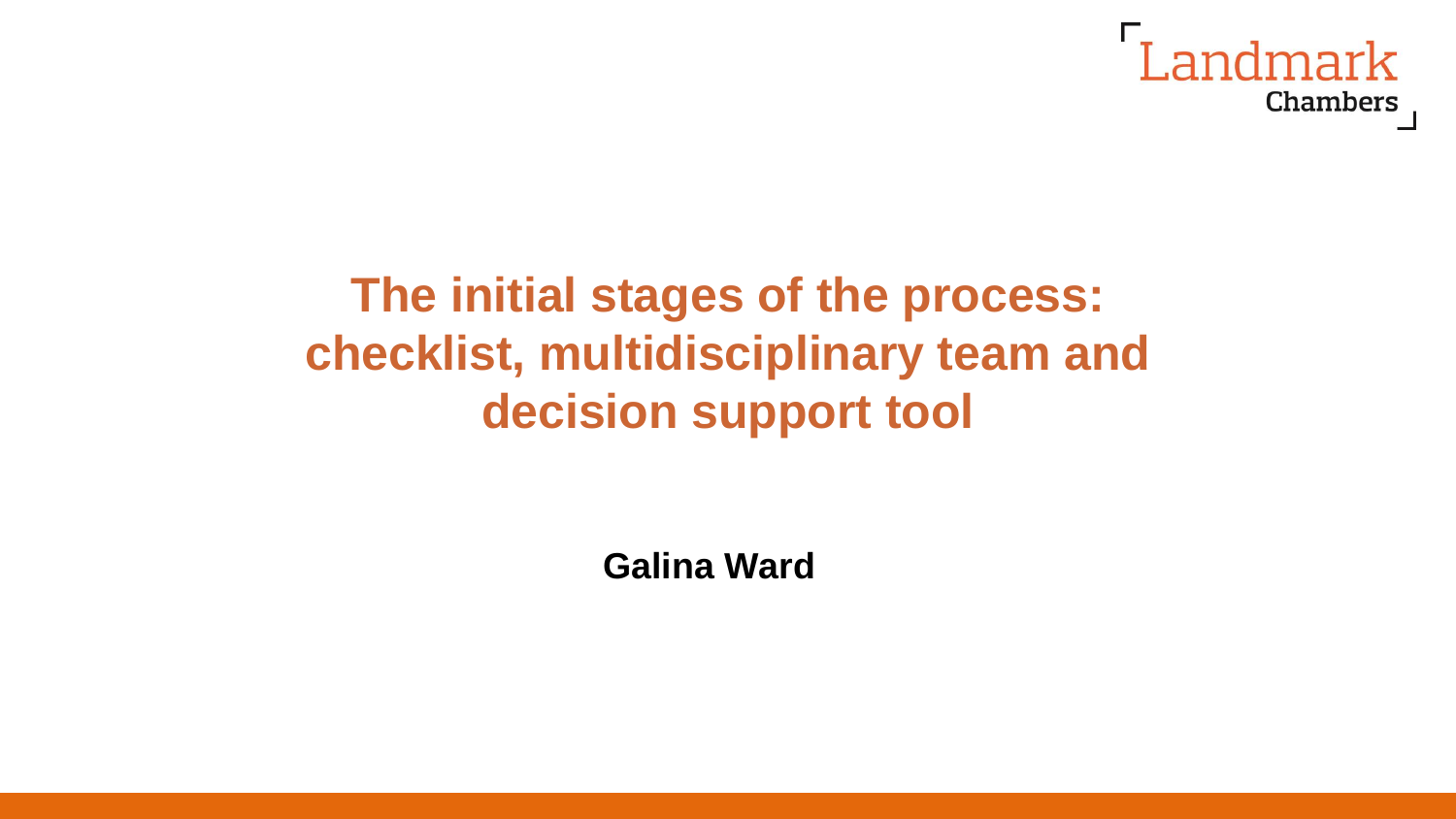#### **Introduction to CHC**



- A **package of care** (health and social care services, and potentially accommodation) that is **arranged and funded solely by the NHS** for individuals who are (generally) not in hospital and who have complex ongoing healthcare needs to such an extent that the patient can be described as having a "**primary health need**".
- The governing legislation?
	- o Section 3 of the NHS Act 2006
	- o Part 6 of the National Health Service Commissioning Board and Clinical Commissioning Groups (Responsibilities and Standing Rules) Regulations 2012
- The key guidance?
	- o National Framework for NHS Continuing Healthcare & NHS-funded Nursing Care (revised in October 2018)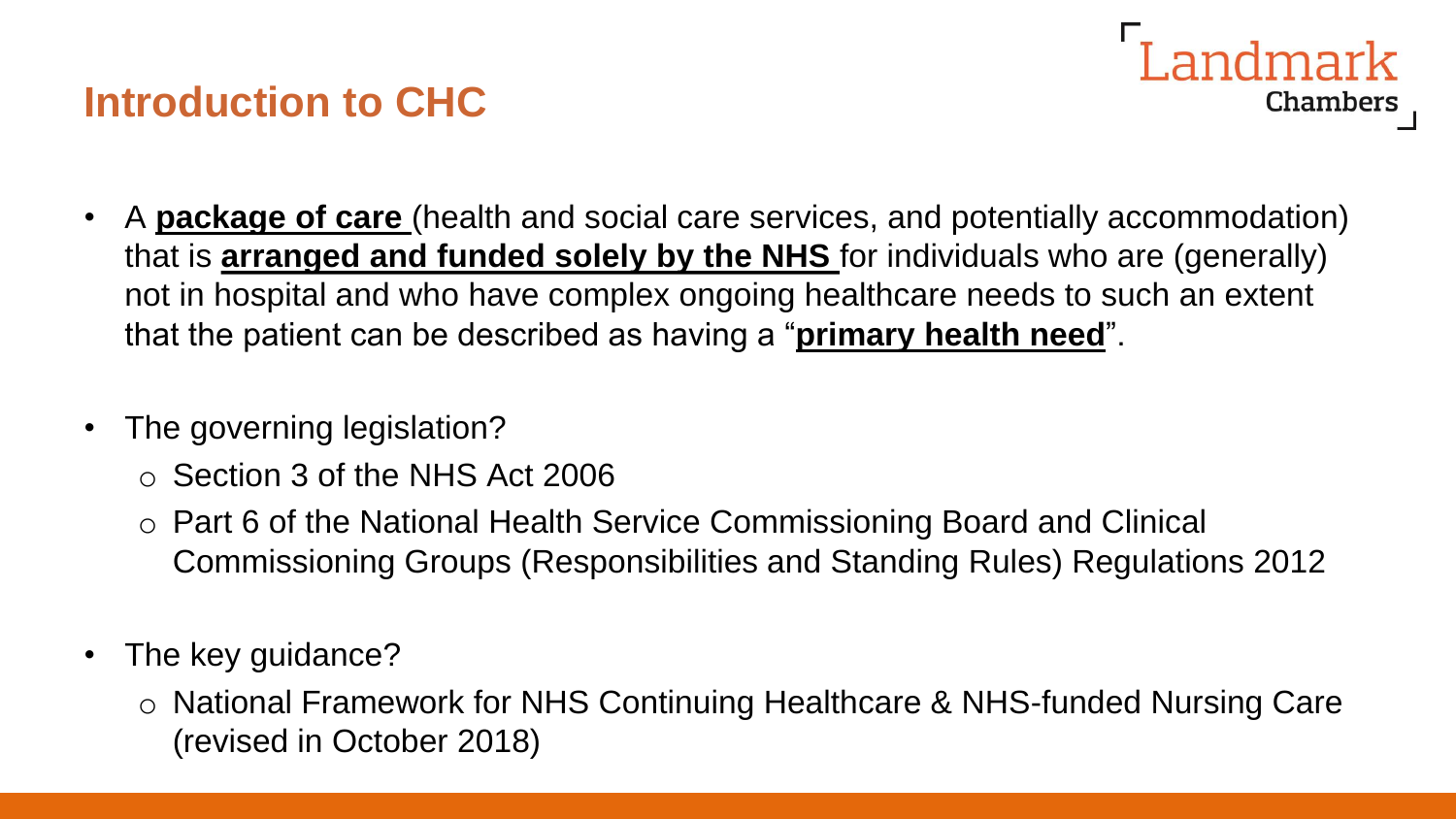#### **What is a primary health need?**

- The Framework says:
- *55. An individual has a primary health need if, having taken account of all their needs (following completion of the Decision Support Tool), it can be said that the main aspects or majority part of the care they require is focused on addressing and/or preventing health needs. Having a primary health need is*  not about the reason why an individual requires care or support, nor is it based on their diagnosis; it is about the level and type of their overall actual *day-to-day care needs taken in their totality.*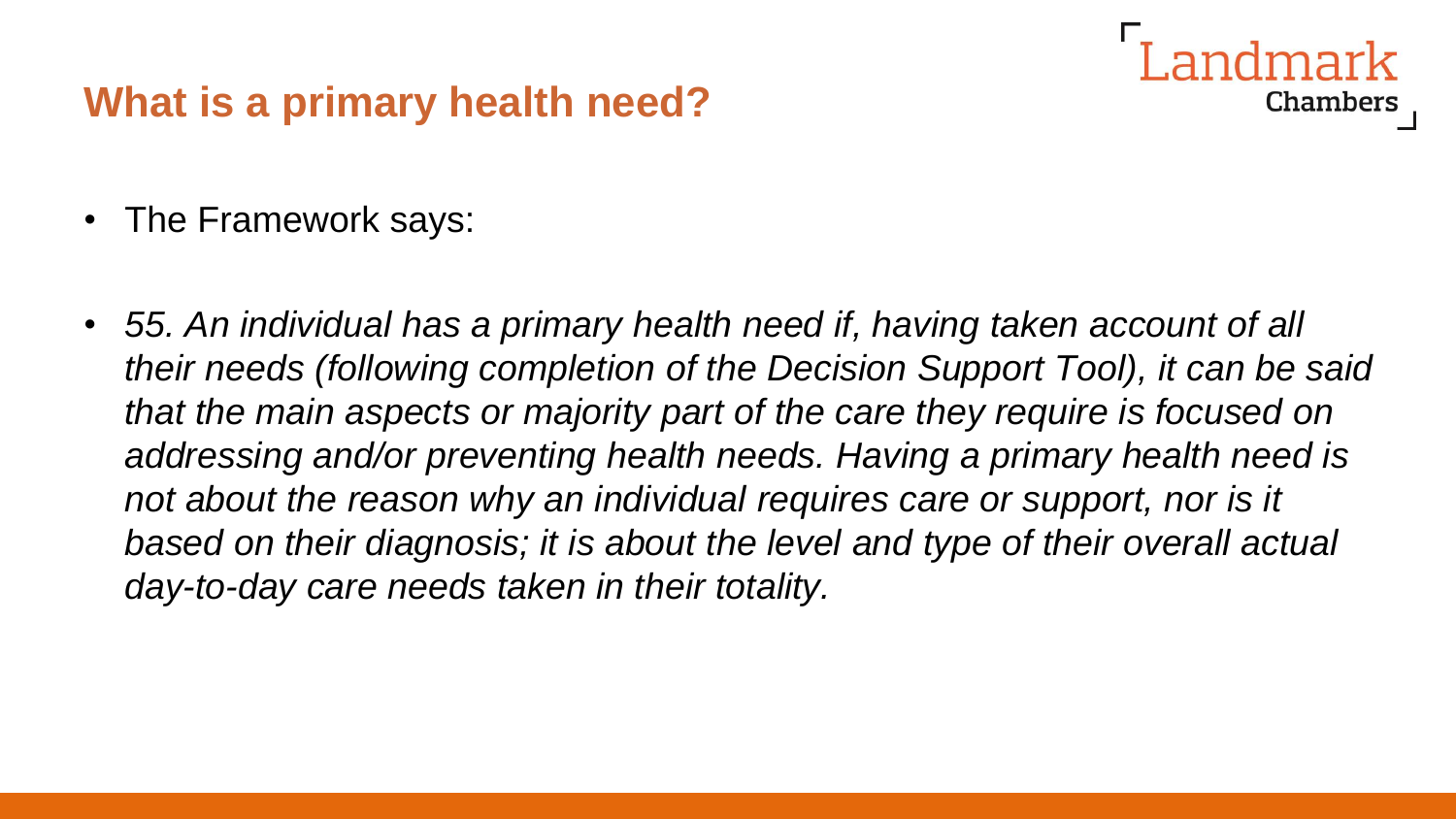#### **Status of the Framework**

- The Framework is guidance published by DHCS. Sets out the principles and processes of NHS Continuing Healthcare.
- It includes Practice Guidance to support staff delivering NHS Continuing Healthcare.
- Sets out the process for determining whether an individual is eligible for NHS Continuing Healthcare or NHS-funded Nursing Care.

嫐 Department of Health & Social Care **National Framework for NHS Continuing Healthcare and NHS-funded Nursing Care** October 2018 (Revised) Published March 2018 **Incorporating the NHS Continuing Healthcare Practice Guidance**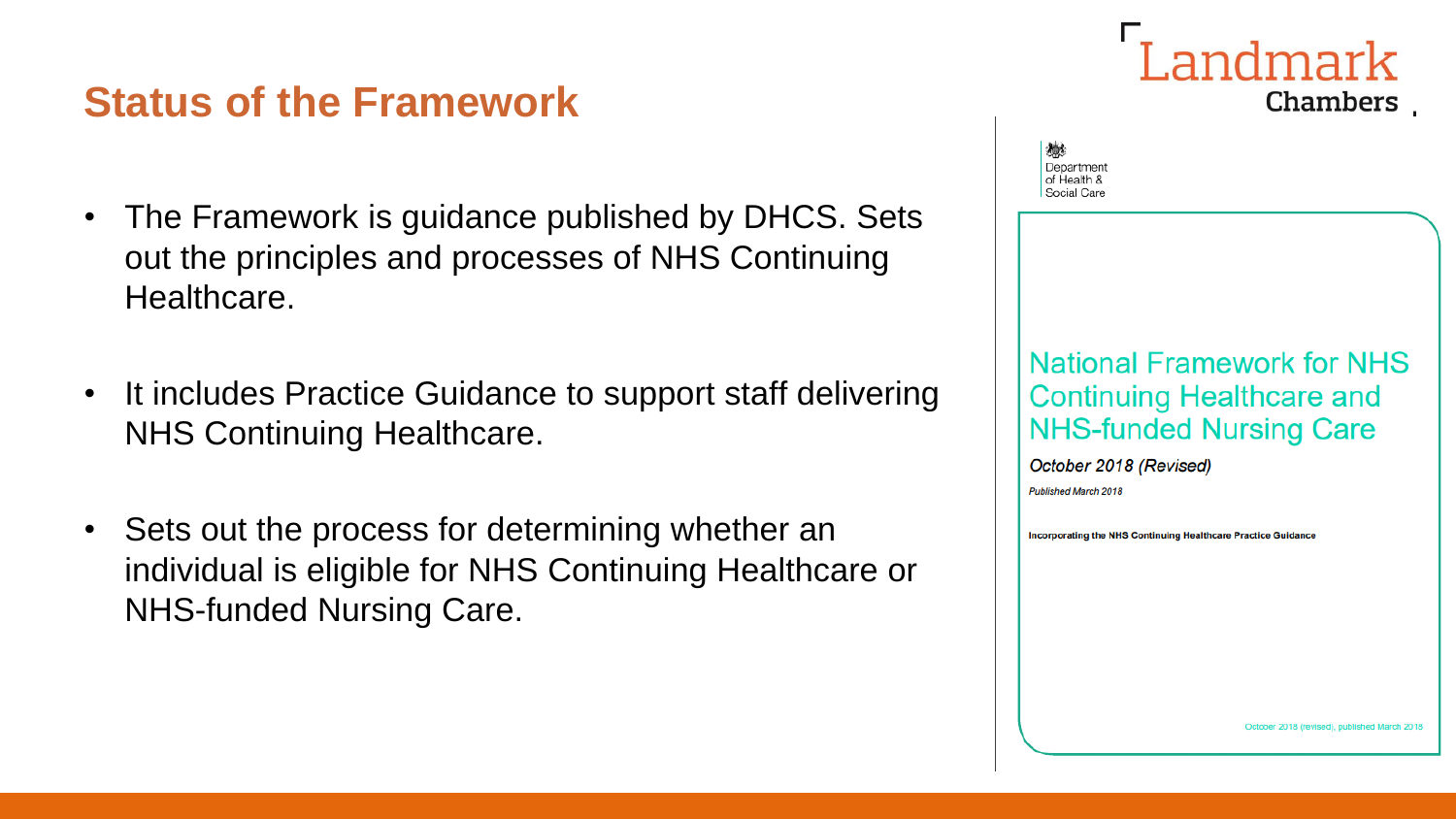#### **Status of the Framework**

• What is the legal status of the Framework?

*21 (12) In carrying out its duties under this regulation, a relevant body must have regard to the National Framework.* 

Landmark

- What does "have regard" mean?
	- requires that guidance to be taken into account
	- can be departed from but there must be "clear" reasons for any departure from
	- These should be **properly recorded**
	- **However,** to the extent that the Framework mirrors the 2012 Regulations, these must be complied with. **And indeed** also where the Framework contradicts the 2012 Regulations – these must take precedence.
- If any disputes arise in relation to the interpretation of the Framework?
	- The proper interpretation of guidance is for the courts, not the CCG or NHS England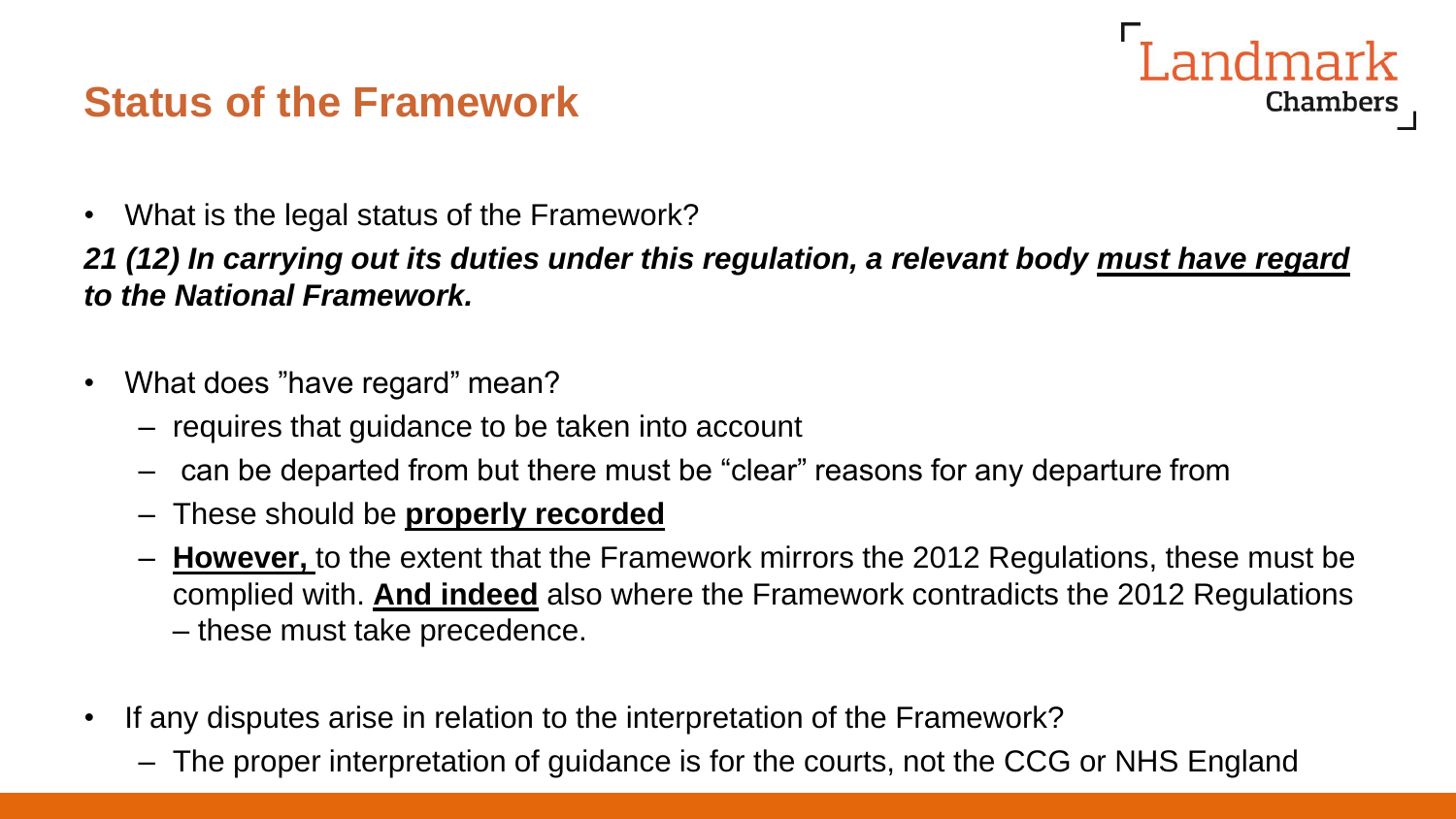#### **The duty to assess**



Reg 21(2): A relevant body **must take reasonable steps** to ensure that an assessment of eligibility for NHS Continuing Healthcare is carried out in respect of a person for which that body has responsibility in all cases where it appears to that body that—

(a) there **may** be a need for such care; or

(b) an individual who is receiving NHS Continuing Healthcare may no longer be eligible for such care.

 $\bullet$  = statutory duty on a CCG to take reasonable steps to carry out a CHC assessment.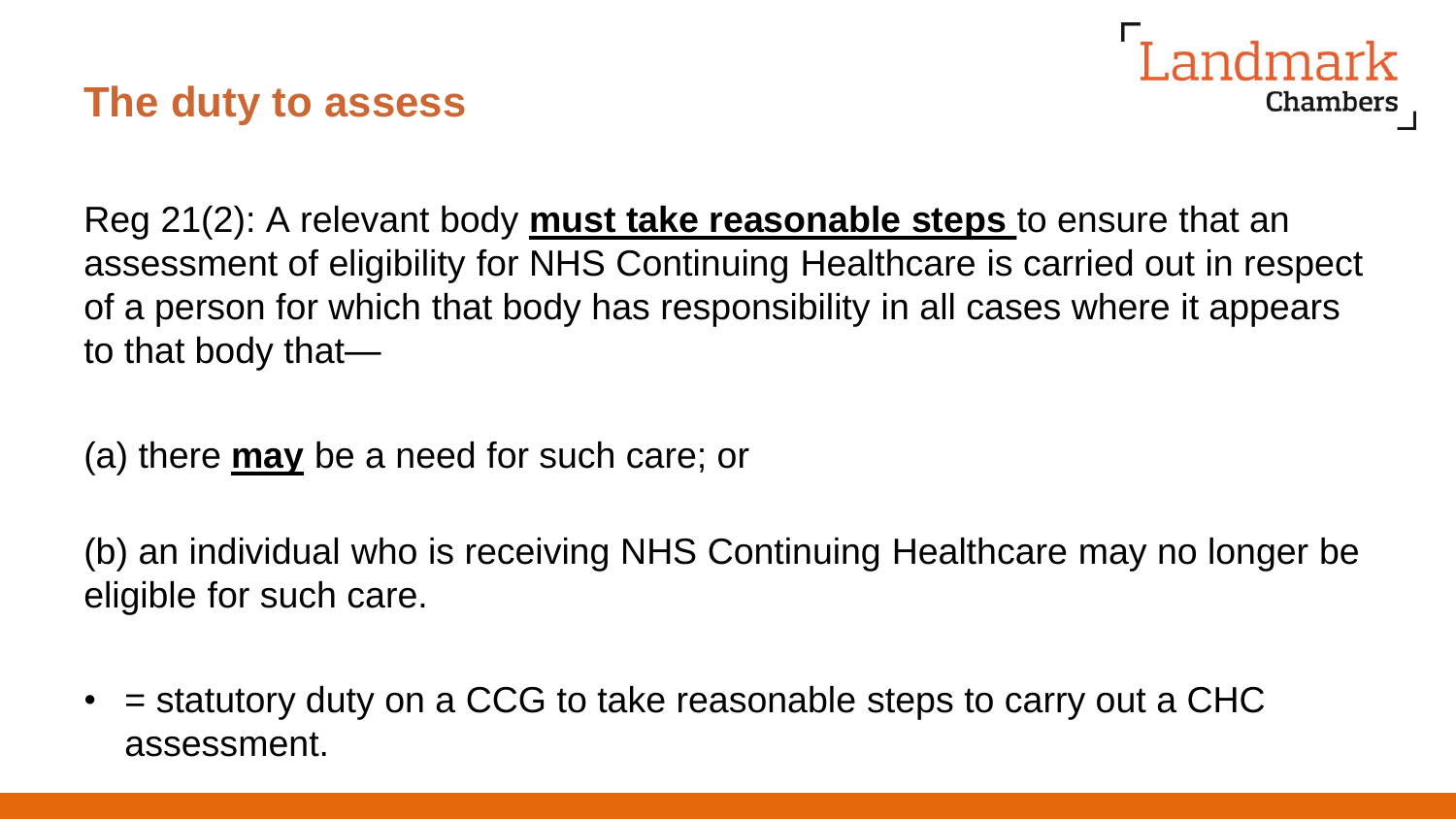

#### **The duty to assess**

- Is this an absolute duty?
- No only to take reasonable steps.
- For example, if a patient with capacity refuses to give consent to an assessment, it will in practice be impossible for a CCG to carry out an assessment.
- See pages 24-25 of the Framework, which gives greater guidance on the need for informed consent by a patient to assessment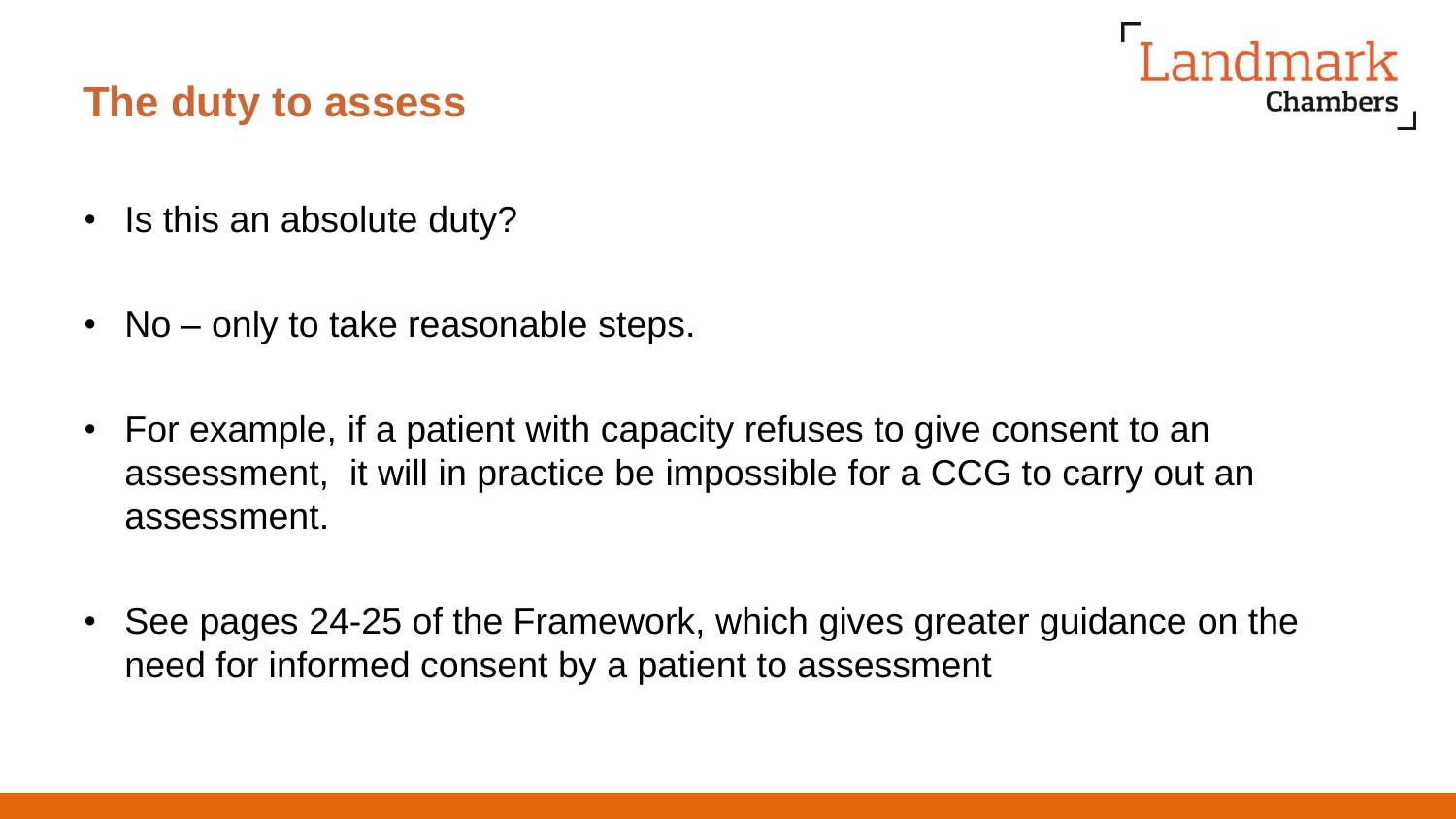#### **Step 1: CHC checklist as an initial screening tool**

• If the CCG has a legal duty to conduct a CHC assessment, the first step is to decide whether to use the CHC checklist as an initial screening tool to screen out patients who are clearly not eligible for CHC.

- NB, there is no absolute duty to have a screening process, although. The Framework suggests that the Checklist should normally be completed (para 88)
- However, if the CCG does, it **must** complete and use the NHS Continuing Healthcare Checklist (issued by the Secretary of State – latest version is 1 March 2018) to **inform that decision.**
- **So cannot use an alternative checklist or screening tool**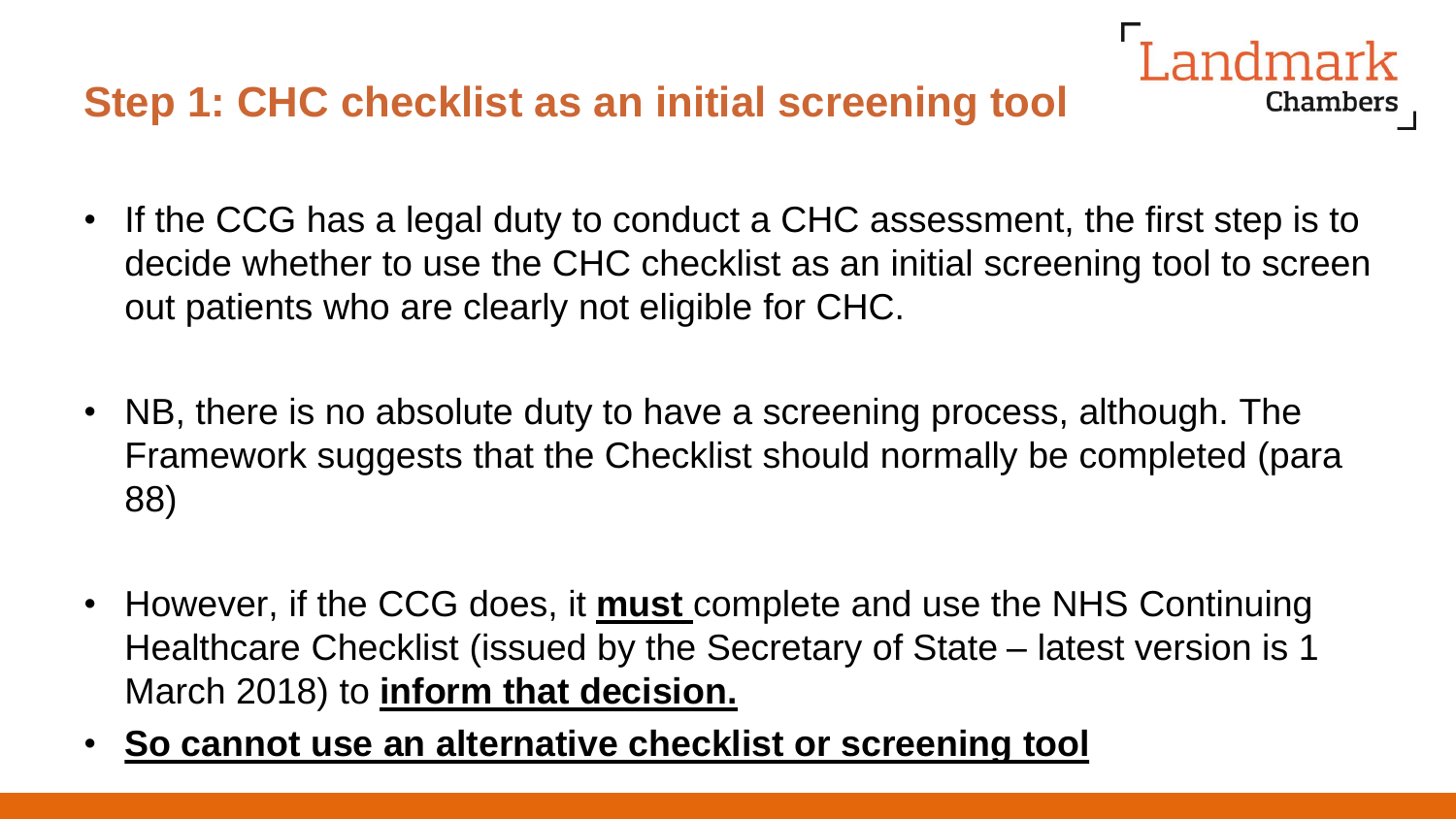### **Step 1: CHC checklist as an initial screening tool**

- The Framework says:
- 83 "*The purpose of the Checklist is to encourage proportionate assessments of eligibility so that resources are directed towards those people who are most likely to be eligible for NHS Continuing Healthcare, and to ensure that a rationale is provided for all decisions regarding eligibility*."

**Chambers** 

• 84 "*The Checklist has 11 care domains broken down into three levels: A, B or C (where A represents a high level of care need, and C is a low level of care need). The outcome of the Checklist depends on the number of As, Bs, and Cs identified*."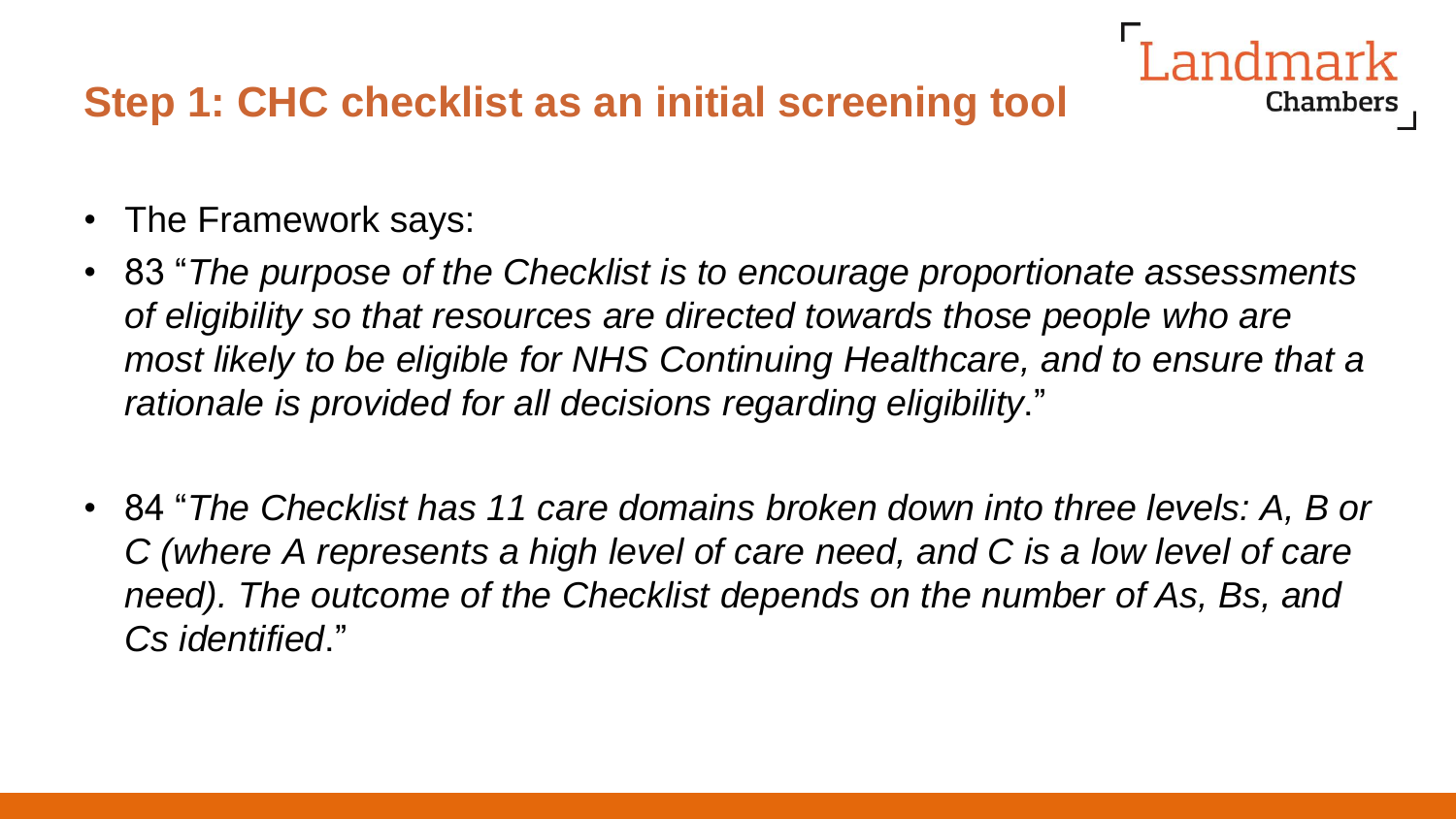#### **Step 1: CHC checklist as an initial screening tool**

• 85 The Checklist threshold at this stage of the process has **intentionally** *been set low, in order to ensure that all those who require a full assessment of eligibility have this opportunity. There may, very occasionally, be exceptional circumstances where a full assessment of eligibility for NHS Continuing Healthcare is appropriate even though the individual does not apparently meet the indicated threshold.* 

Chambers

• *86 Completion of the Checklist is intended to be relatively quick and straightforward. It is not necessary to provide detailed evidence along with the completed Checklist (refer to paragraphs 97-99).*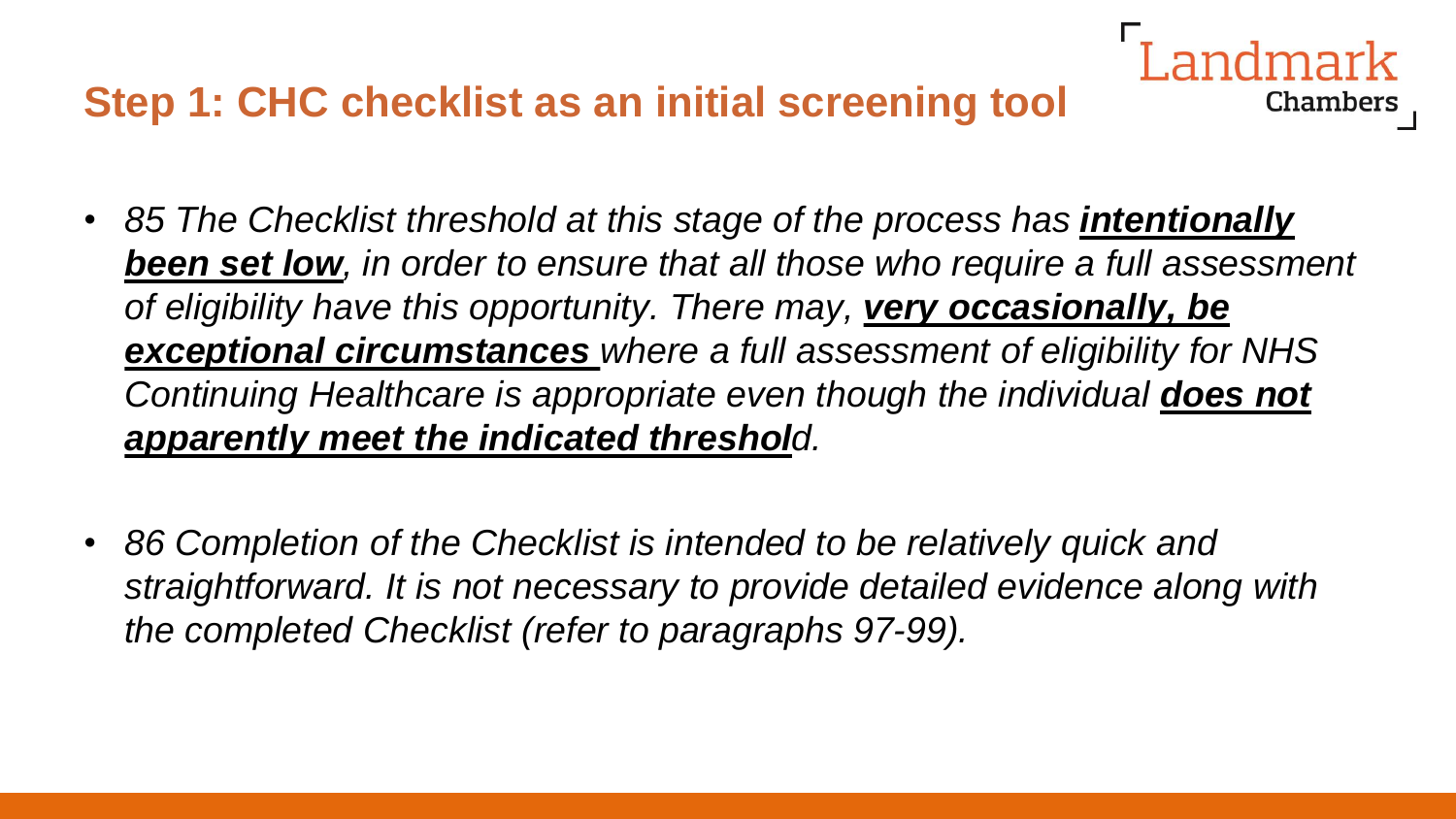

- *92. The Checklist can be completed by a variety of health and social care practitioners, who have been trained in its use. This could include, for example: registered nurses employed by the NHS, GPs, other clinicians or local authority staff such as social workers, care managers or social care assistants (refer to Practice Guidance note 13).*
- *93. It is for each CCG and local authority to identify and agree who can complete the tool but it is expected that it should, as far as possible, include staff involved in assessing or reviewing individuals' needs as part of their day-to-day work.*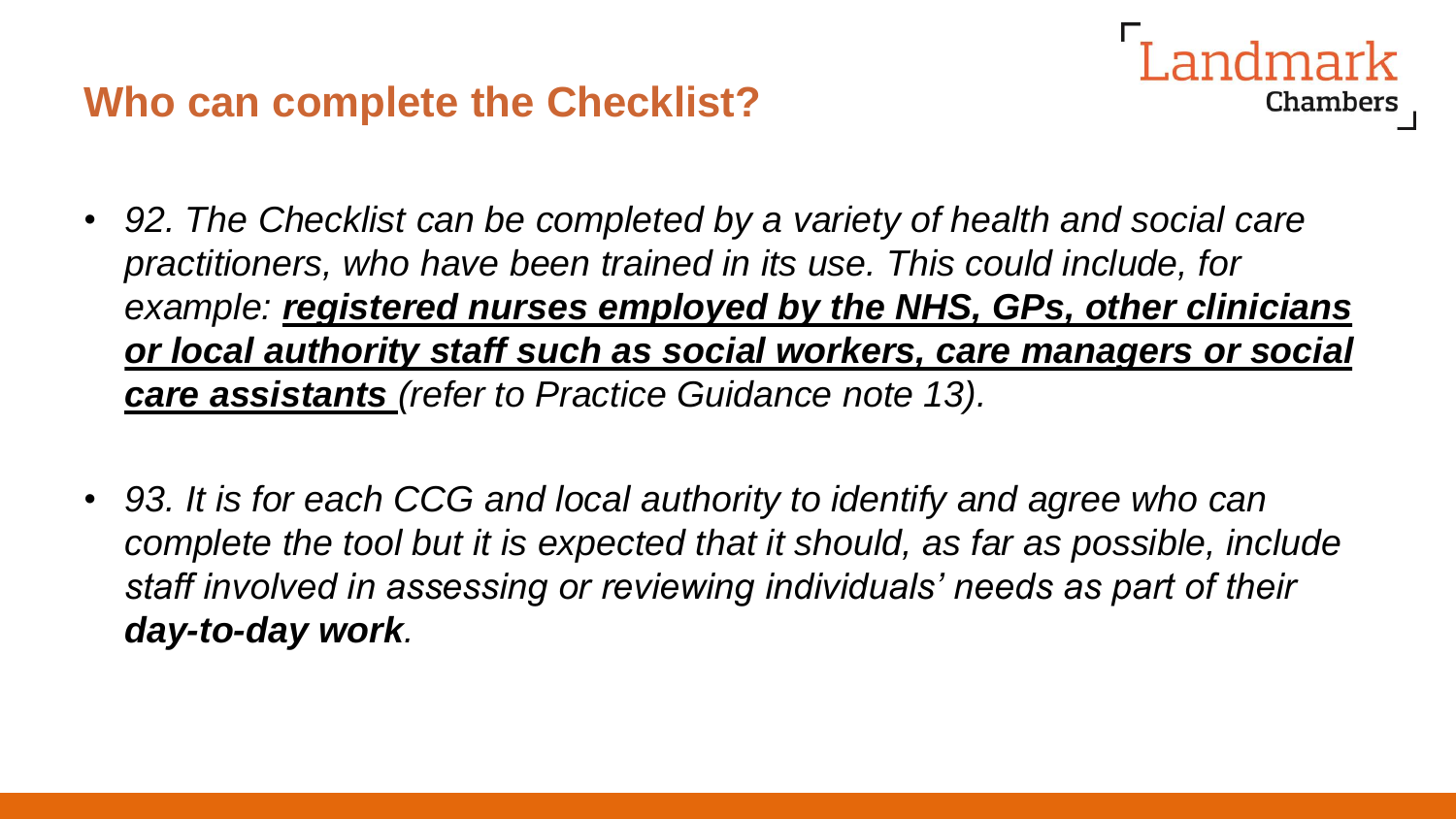#### **Step 1: outcome of the checklist**



• a **negative** Checklist, meaning the individual does not require a full assessment of eligibility, and they are not eligible for NHS Continuing Healthcare; or

andmark

- a **positive** Checklist meaning an individual now requires a full assessment of eligibility for NHS Continuing Healthcare. It does not necessarily mean the individual is eligible for NHS Continuing Healthcare.
- Filling out the Checklist and filling out reasons for or against a full assessment, and providing a copy of the Checklist to the patient or their representative, will satisfy the legal requirements under the 2012 Regulations to record the decision and provide reasons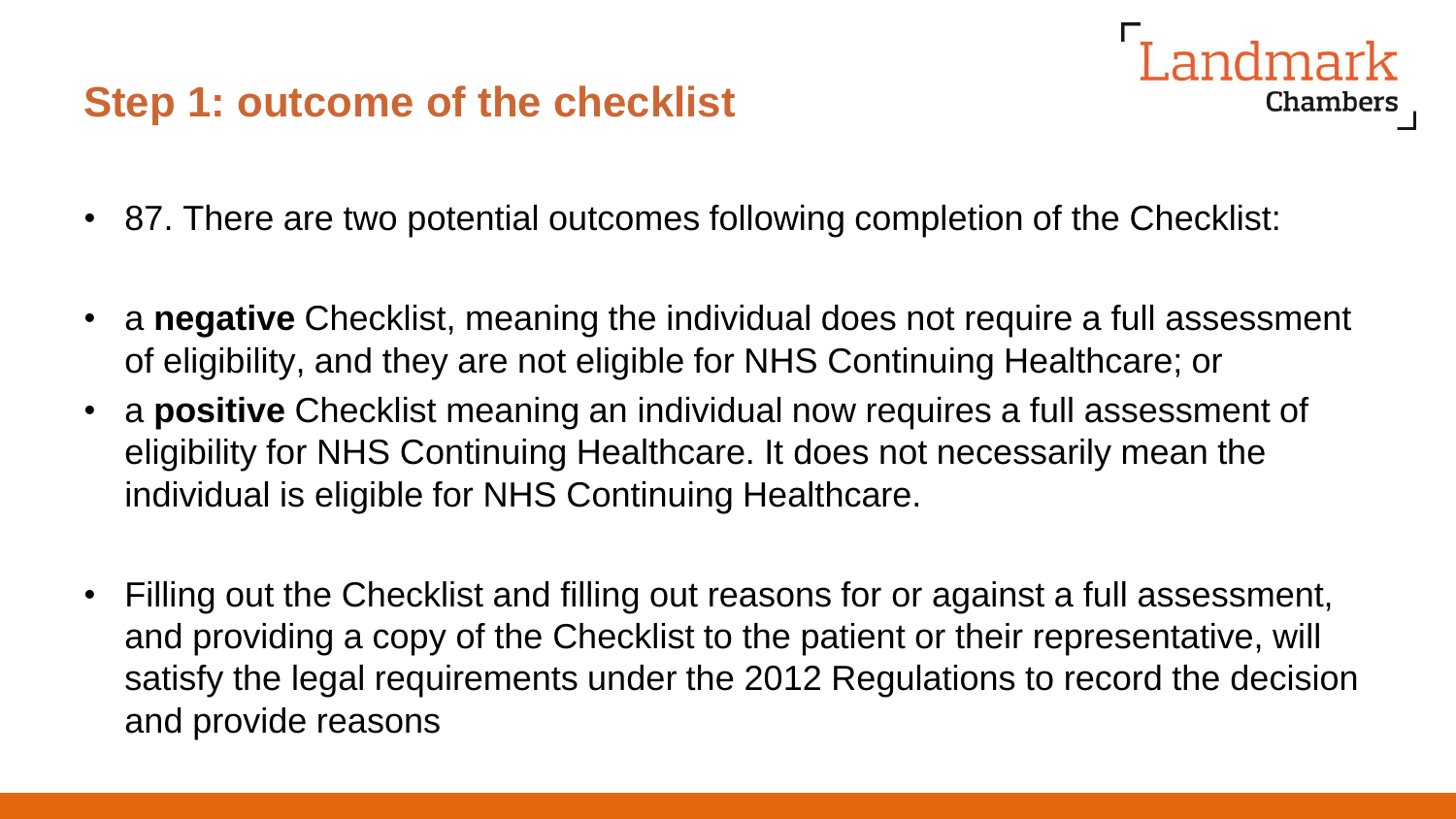#### **Step 2: the full assessment process**

- As the Framework makes clear:
- "Once an individual has been referred for a full assessment of eligibility for *NHS Continuing Healthcare (following use of the Checklist or, if a Checklist is not used in an individual case, following direct referral for full consideration), then, a multidisciplinary team must assess whether the individual has a primary health need using the Decision Support Tool*.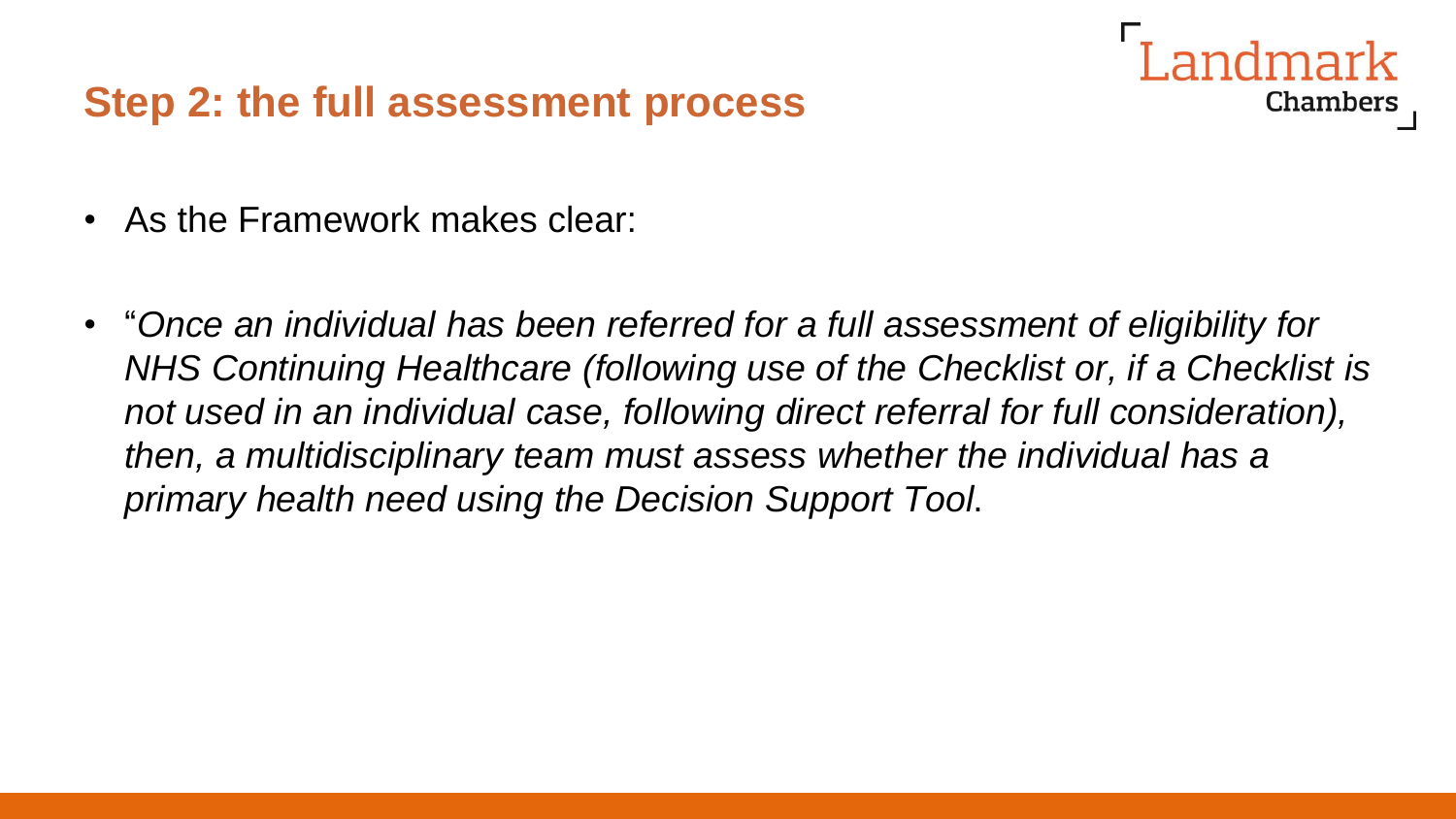#### **Step 2: the full assessment process**

- The duty under the 2012 Regulations is as follows:
- (5) When carrying out an assessment of eligibility for NHS Continuing Healthcare, a relevant body must ensure that—

andmark

**Chambers** 

• (a) a **multi-disciplinary team**—

(i) undertakes an assessment of needs, or has undertaken an assessment of needs, that is an accurate reflection of that person's needs **at the date of the assessment**  of eligibility for NHS Continuing Healthcare, and (ii) uses that assessment of needs to complete the **Decision Support Tool** for NHS Continuing Healthcare issued by the Secretary of State and dated 1st March 2018; and

• (b) the relevant body makes a decision as to whether that person has a primary health need in accordance with paragraph (7), **using the completed Decision Support Tool** to **inform that decision**.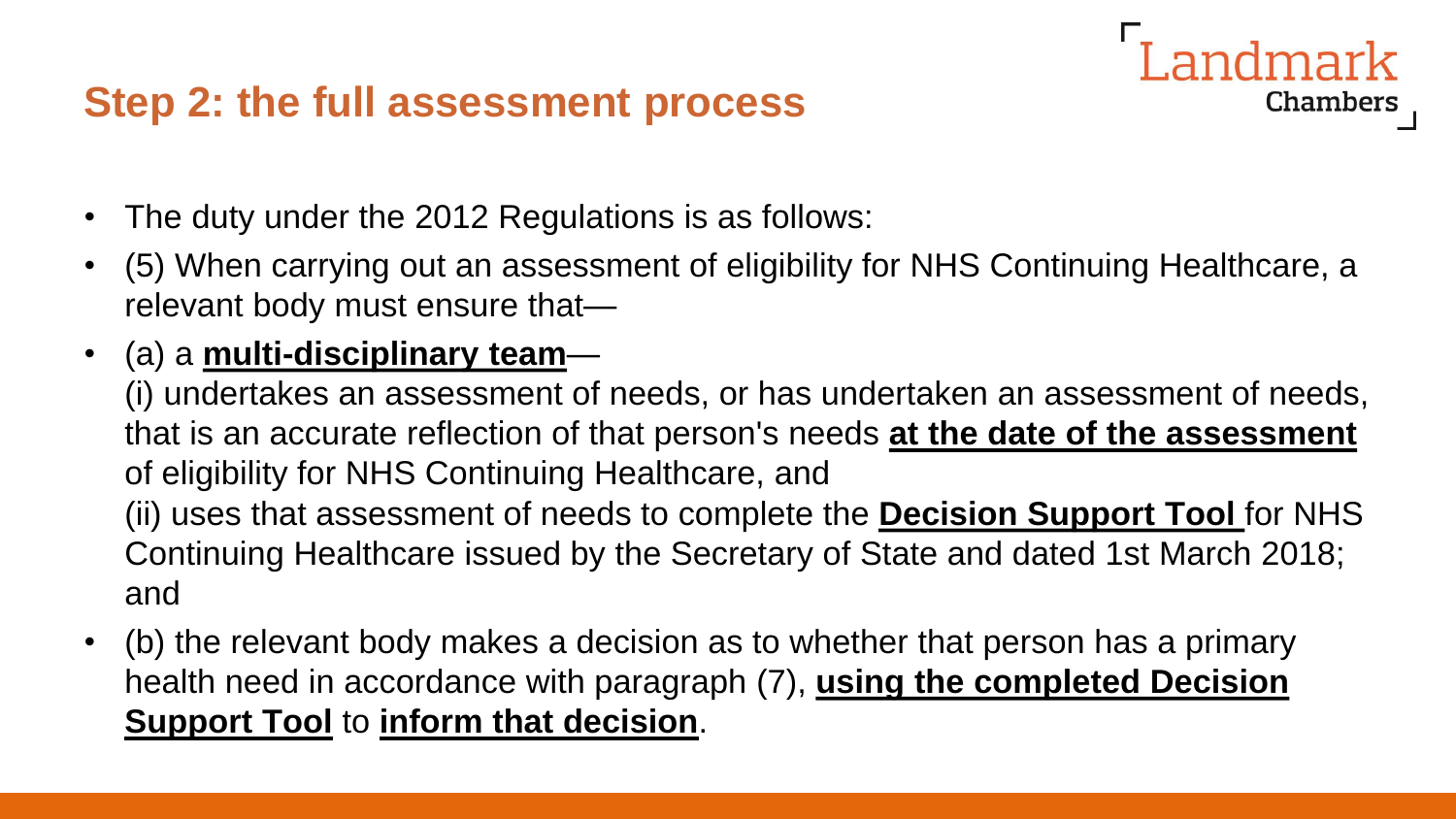## **Step 2: the full assessment process" the MDT**



- What is the MDT's role?
- *123. The MDT works together to collate and review the relevant information on the individual's health and social care needs. The MDT uses this*  information to help clarify individual needs through the completion of the DST, and then works collectively to make a professional judgement about *eligibility for NHS Continuing Healthcare, which will be reflected in its*  recommendation. This process is known as a multidisciplinary assessment of *eligibility for NHS Continuing Healthcare.*
- NB, however, that the MDT is not the final decision-making body as to whether a patient qualifies for CHC. Their role is to complete the assessment process and to provide information to the CCG, and thus support the CCG decision-maker to decide whether the patient is eligible for CHC.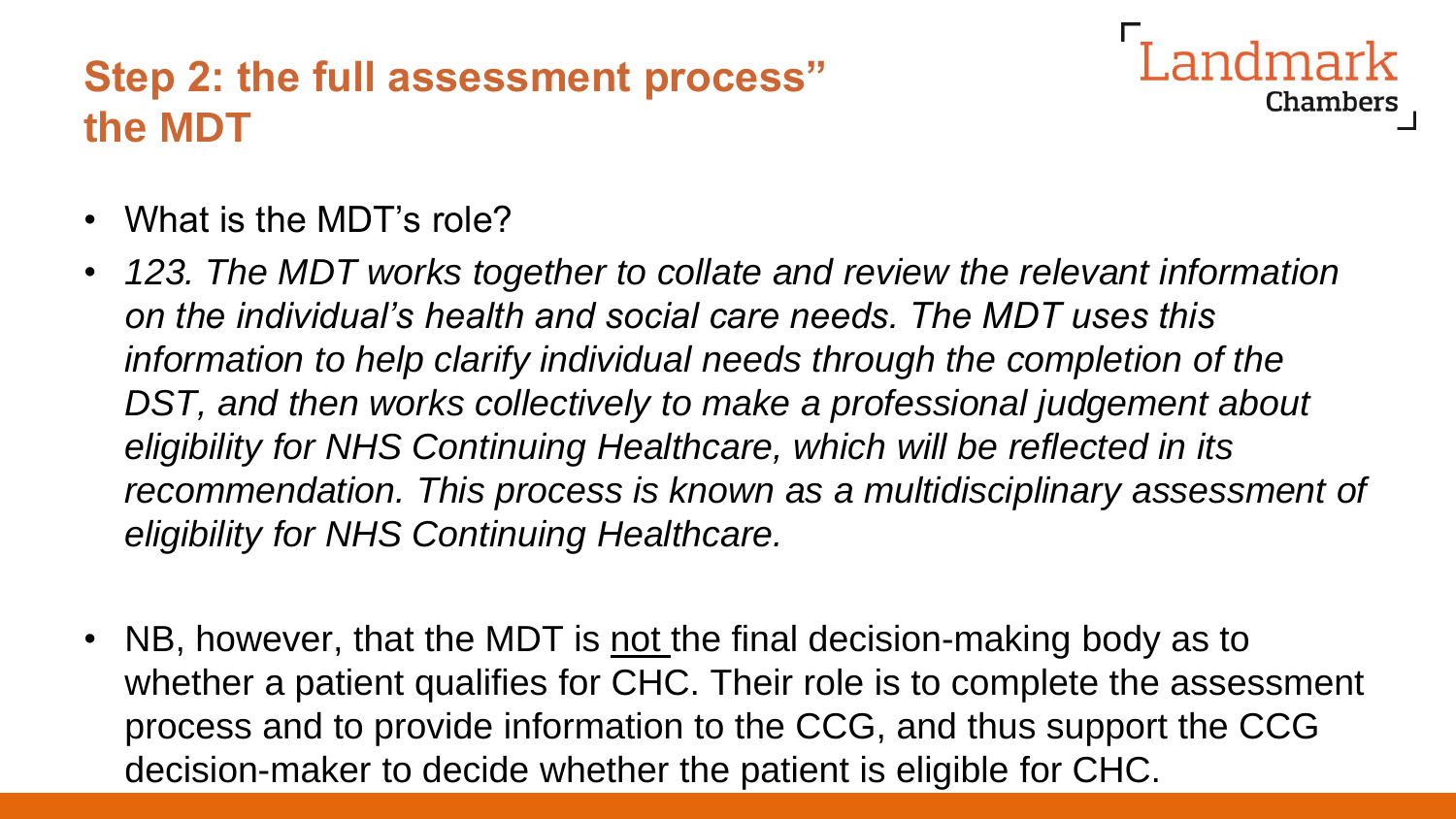## **Step 2: the full assessment process" the MDT**



- Who makes up the Multidisciplinary Team ("MDT")?
- Regulation 21(13):

"multi-disciplinary team" means a team consisting of at least—

(a) two professionals who are from different healthcare professions, or

(b) (b) one professional who is from a healthcare profession and one person who is responsible for assessing an adult's needs for care and support under section 9 of the Care Act 2014 (assessment of an adult's needs for care and support)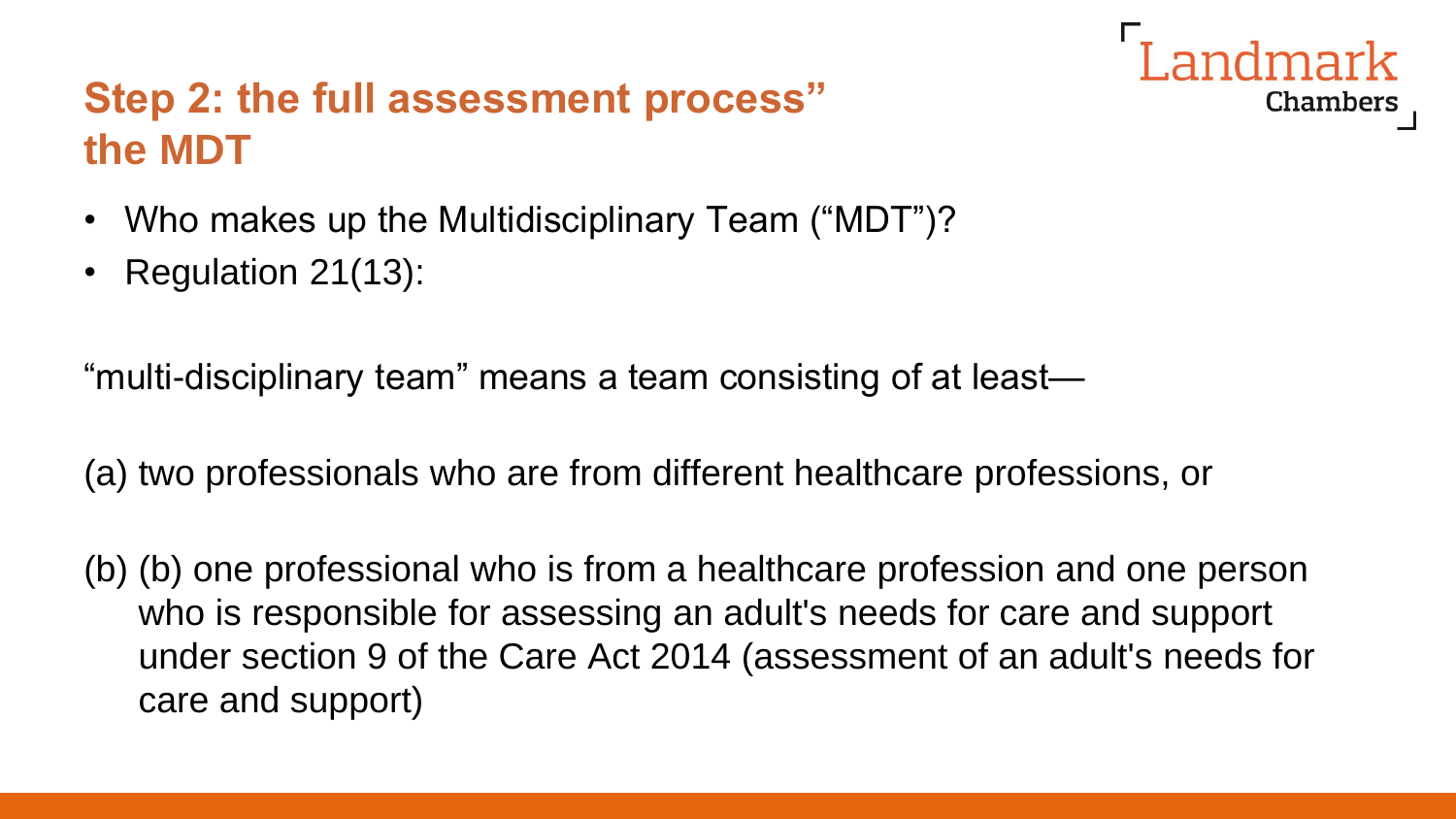## **Step 2: the full assessment process" the MDT**

- **Landmark** Chambers
- While it is lawful to have two healthcare professionals, the Framework makes clear that:*"…the MDT should usually include both health and social care professionals, who*  are knowledgeable about the individual's health and social care needs and, where *possible, have recently been involved in the assessment, treatment or care of the individual."* (para 121)
- Under Reg 22(1)(b) (Joint working duty), the CCG must, as far as is reasonably practicable, "*co-operate with the relevant social services authority in arranging for persons to participate in a multi-disciplinary team for the purpose of fulfilling its duty under regulation 21(5).*"
- Framework: 126. It is important that those contributing to this process have the **relevant** *skills and knowledge. It is best practice that where the individual concerned has, for example a learning disability, or a brain injury, someone with specialist knowledge of this client group is involved in the assessment process.*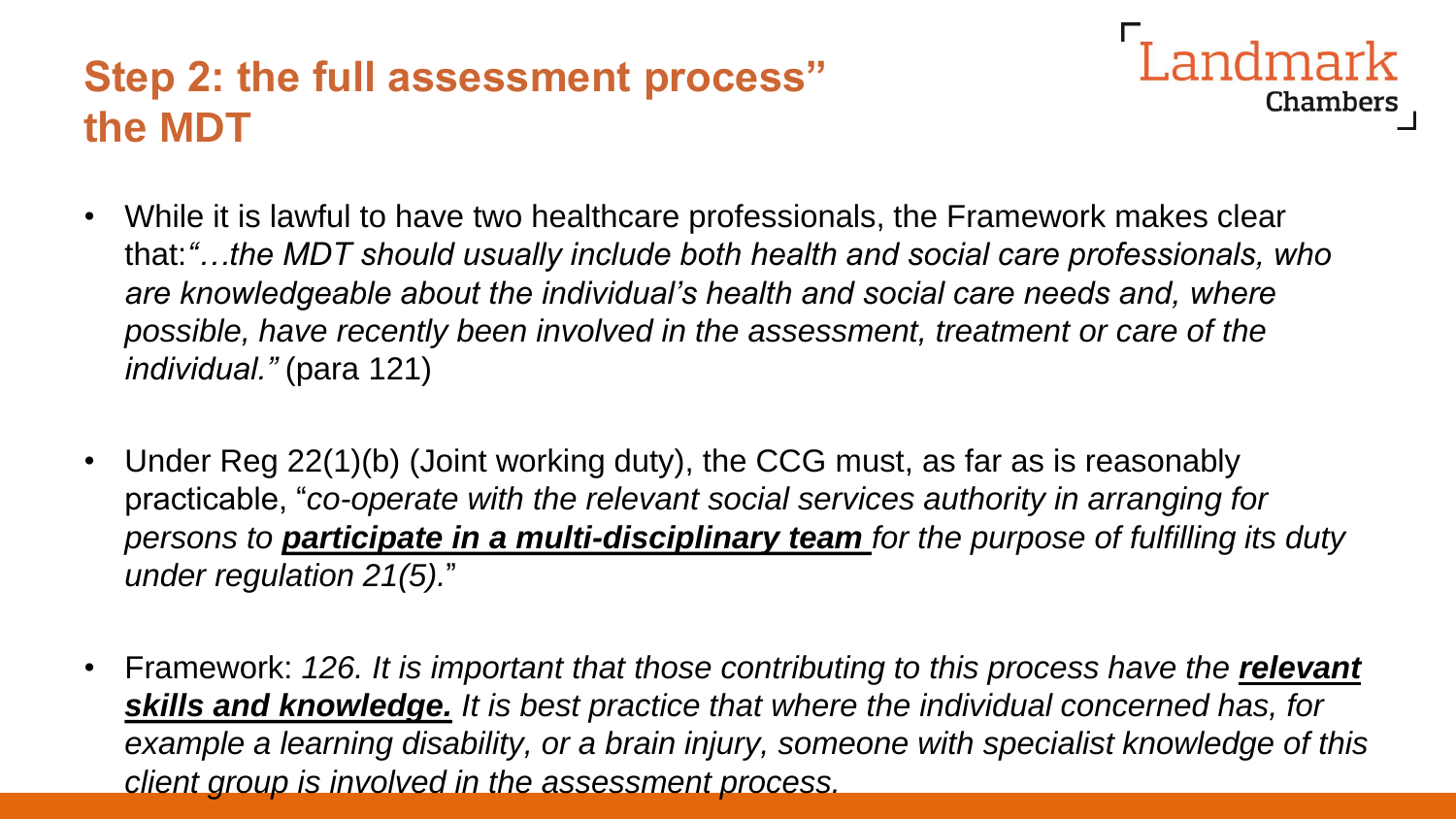

- *124. Establishing whether an individual has a primary health need requires a clear, reasoned decision, based on evidence of needs from a comprehensive range of assessments relating to the individual. A good-quality multidisciplinary assessment of needs that looks at all of the individual's needs 'in the round' – including the ways in which they interact with one another – is crucial both to addressing these needs and to determining eligibility for NHS Continuing Healthcare. The individual and (where appropriate) their representative should be enabled to play a central role in the assessment process.*
- *125. It is important that the individual's own view of their needs, including any supporting evidence, is given appropriate weight alongside professional views. Many people will find it easier to explain their view of their needs and preferred outcomes if the assessment is carried out as a conversation, dealing with key issues as the discussion naturally progresses, rather than working through an assessment document in a linear fashion.*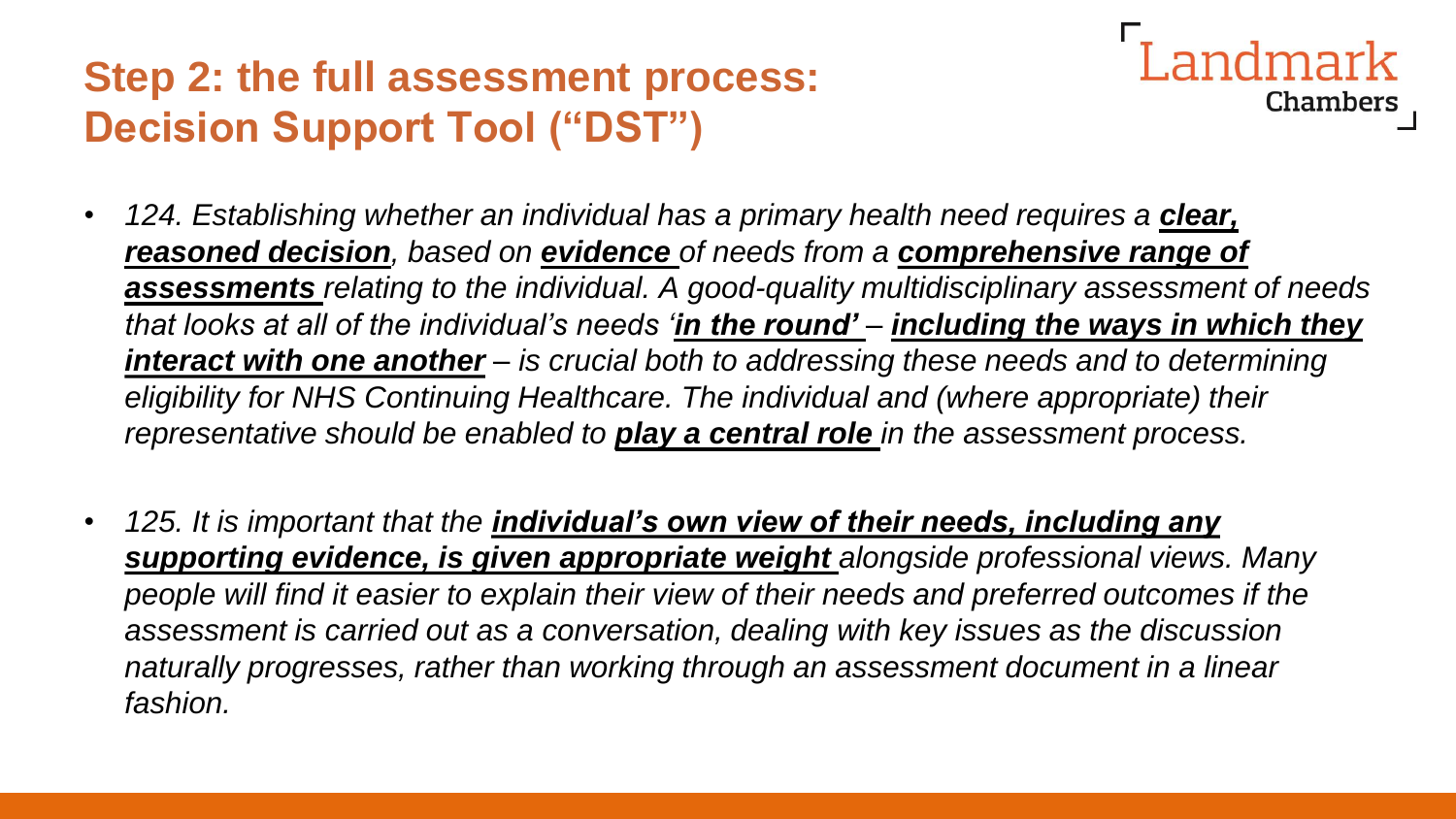- ndmark Chambers
- 131. The Decision Support Tool (DST) has been developed to **aid consistent decision making**. *The DST supports practitioners in identifying the individual's needs. This, combined with the practitioners' skills, knowledge and professional judgement, should enable them to apply the primary health need test in practice.*
- *132. The DST is not an assessment of needs in itself. Rather, it is a way of bringing together and applying evidence in a single practical format, to facilitate consistent, evidence-based*  assessment regarding recommendations for NHS Continuing Healthcare eligibility. The evidence *and rationale for the recommendation should be accurately and fully recorded.*
- *133. The DST should not be completed without a multidisciplinary assessment of needs (meaning a comprehensive collection and evaluation of an individual's needs, refer to paragraphs 124-130). If any assessments relating to the individual's health and wellbeing (such as a needs assessment under the Care Act 2014) have recently been completed by practitioners, they may be used to complete the DST. However, care should be taken to ensure that such assessments provide an accurate reflection of current need.*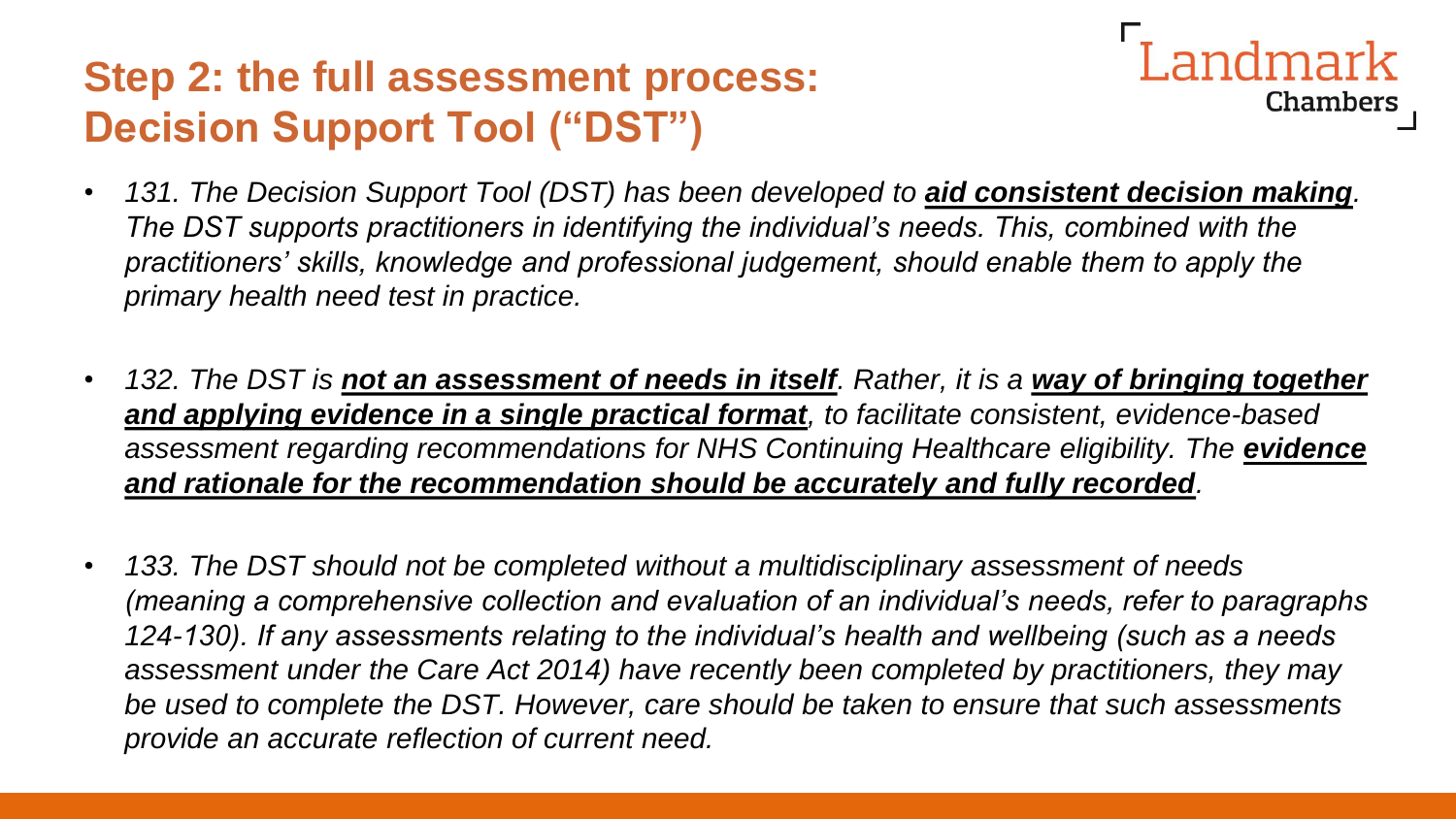#### **Potential sources of information for DST**

- Framework PG 22 (NB: this is not an  $\bullet$ exhaustive list)
- Health needs assessment  $\bullet$
- Needs assessment (under the Care Act 2014)  $\bullet$
- Nursing assessment  $\bullet$
- Individual's own views of their needs and desired  $\bullet$ outcomes
- Person-centred plan  $\bullet$
- Carer's views  $\bullet$
- Physiotherapy assessment  $\bullet$
- Behavioural assessment  $\bullet$
- Speech and Language Therapy (SALT)  $\bullet$ assessment
- Occupational Therapy assessment  $\bullet$
- Care home/home support records  $\bullet$
- Current care plan  $\bullet$
- 24-hour/48-hour diary indicating needs and  $\bullet$ interventions (may need to be 'good day' and 'bad day' if fluctuating needs)

- **GP** information
- Specialist medical/nursing assessments (e.g.  $\bullet$ tissue viability nurse, respiratory
- nurse, dementia nurse, etc.)  $\bullet$
- Falls risk assessment  $\bullet$
- Standard scales (such as the Waterlow score)  $\bullet$
- Psychiatric/community psychiatric nurse  $\bullet$ assessments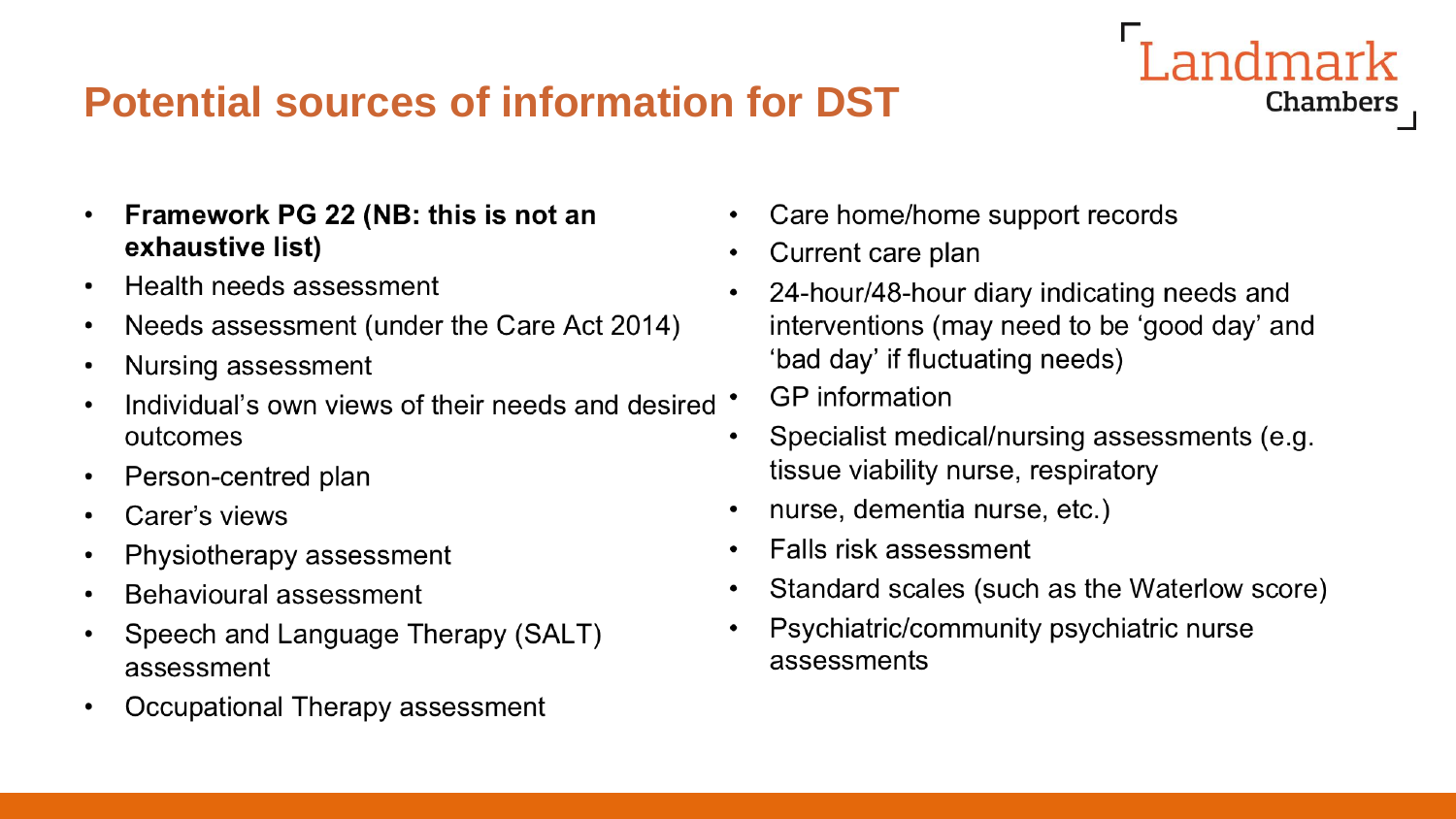

- *The tool provides practitioners with a method of bringing together and recording the various needs in 12 'care domains', or generic areas of need.*
- *Each domain is broken down into a number of levels. The levels represent a hierarchy from the lowest to the highest possible level of need (and support required)* such that, whatever the extent of the need within a given domain, it *should be possible to locate this within the descriptors provided.*
- The level of need for any care domain can be assessed at:
- Low, moderate, high, severe or priority (the latter for only for four of the domains)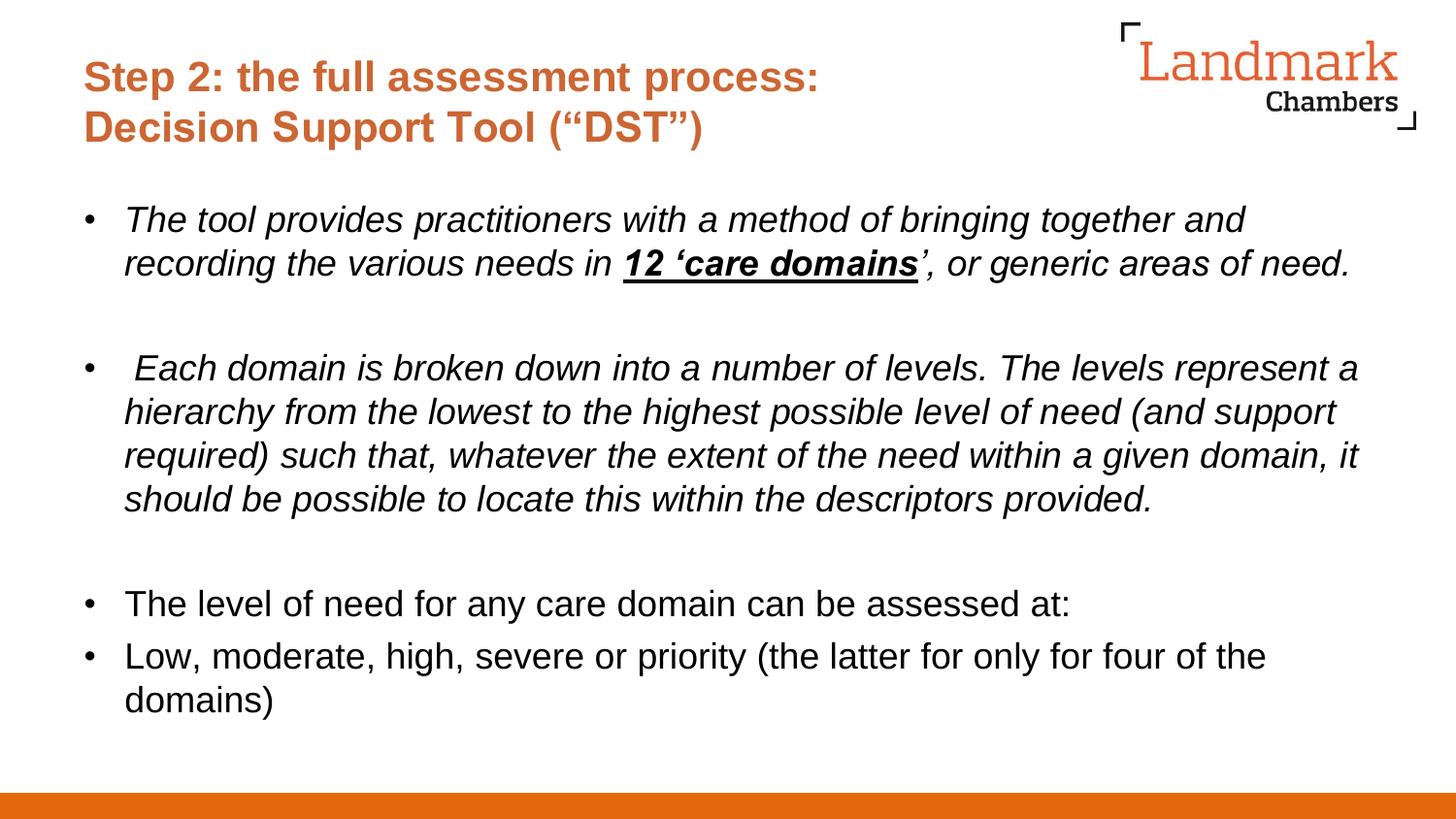- 136. The care domains are:
- 1. Breathing
- 2. Nutrition
	- 3. Continence
	- 4. Skin Integrity
	- 5. Mobility
	- 6. Communication
	- 7. Psychological & Emotional needs
- 8. Cognition 9. Behaviour
- 10. Drug therapies and medication
- 11. Altered states of consciousness
- 12. Other significant care needs.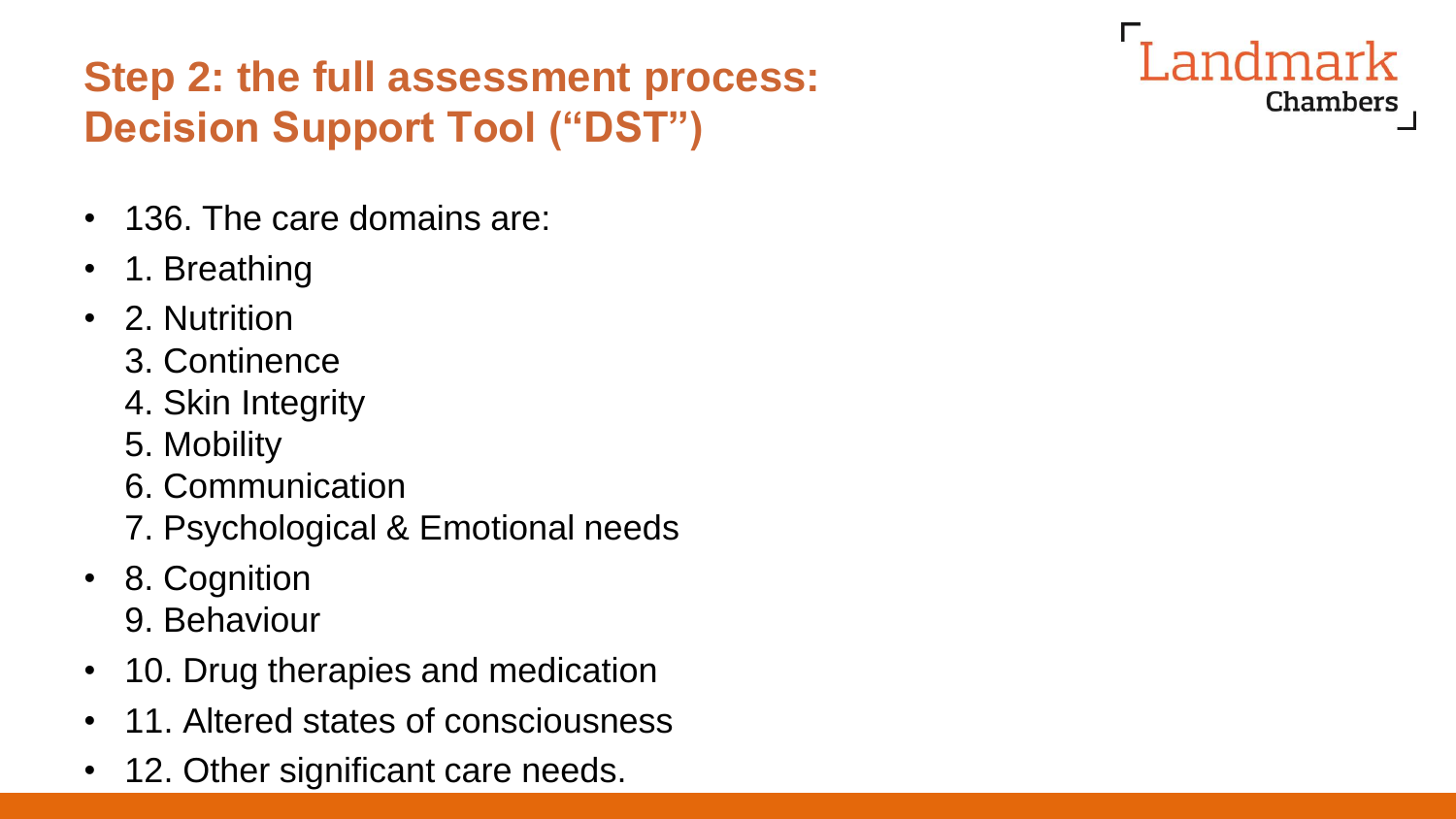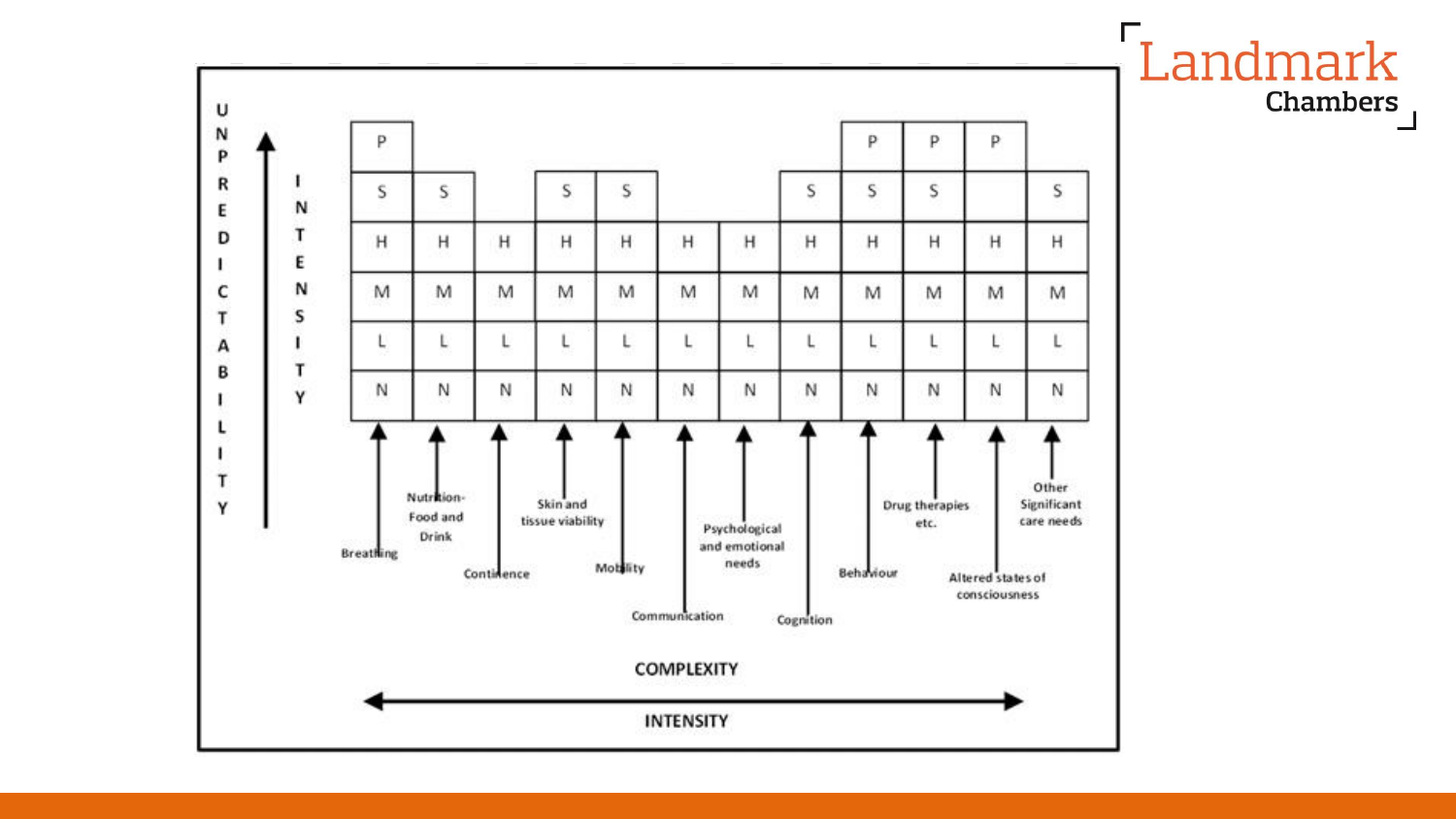

- The DST suggests that a patient is likely to be eligible for CHC if he or she has:
- A level of **priority** needs in any one of the four domains that carry this level;
- A total of two or more incidences of identified severe needs across all care domains
- However, this is not to be applied mechanistically and the MDT is entitled to recommend that the patient has a primary health need even I they score lower. A question of **professional judgment**.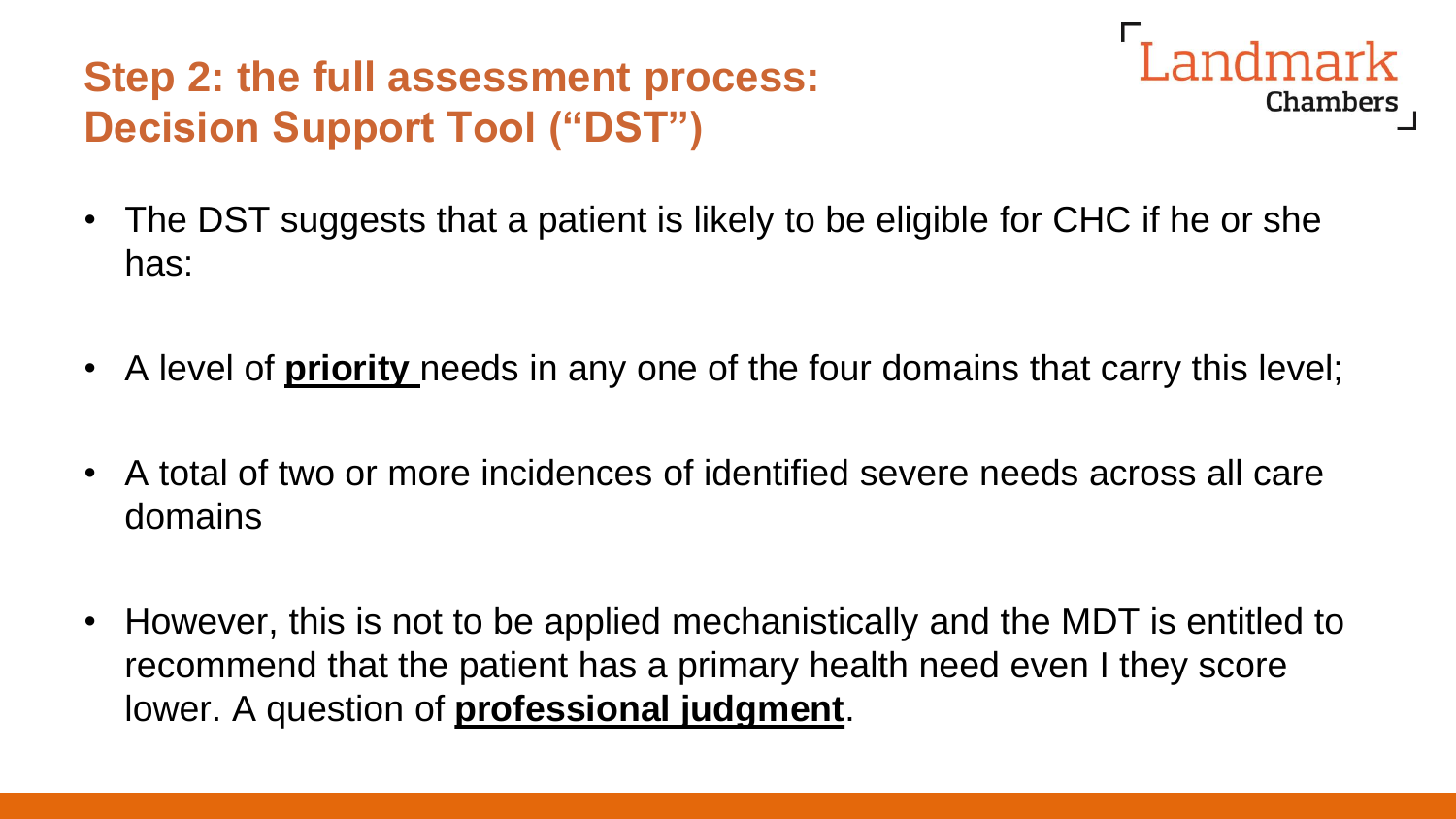

#### • **"Well-managed needs"**

- One of the key challenges for MDTs is assessing the level of a "need" if medical and social care interventions mean that the need is being effectively managed.
- The Framework says clearly at para 142: "*The decision-making rationale should not marginalise a need just because it is successfully managed: wellmanaged needs are still needs. Only where the successful management of a healthcare need has permanently reduced or removed an ongoing need, such that the active management of this need is reduced or no longer required, will this have a bearing on NHS Continuing Healthcare eligibility*."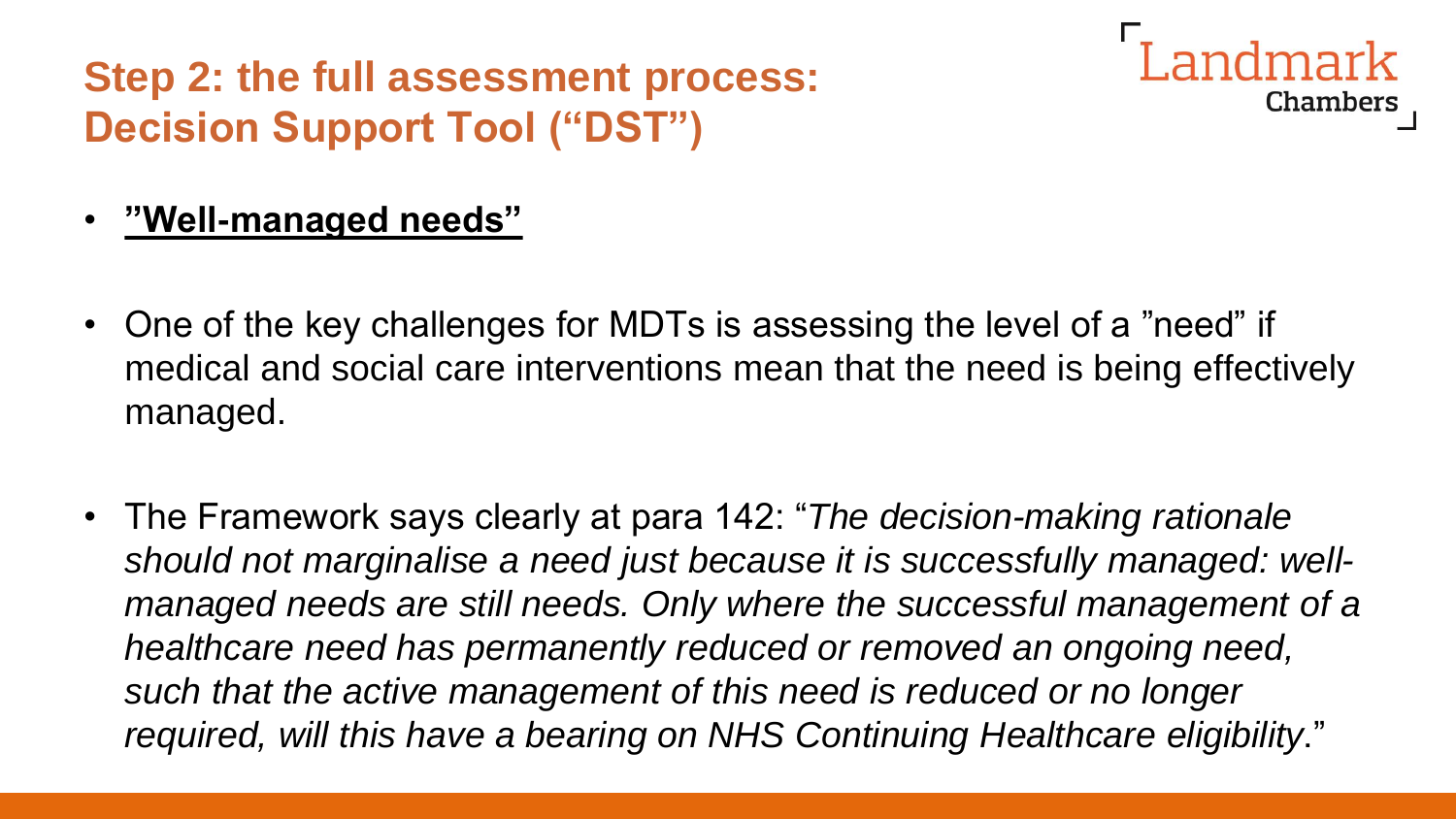

- What happens if the MDT cannot agree on scoring the domains for an individual?
- NB NOT A MAJORITY SCORING PROCESS
- The Framework, PG 32: *The DST (paragraph 21 of the user notes) advises practitioners to move to the higher level of a domain where agreement cannot be reached but there should be clear reasoned evidence to support this. If practitioners find themselves in this situation they should review the evidence provided around that specific area of need and carefully examine the wording of the relevant DST levels to cross-match the information and see if this provides further clarity. Additional evidence may be sought, although this should not prolong the process unduly. If this does not resolve the situation, the disagreement about the*  level should be recorded on the DST along with the reasons for choosing each level and by which practitioner. This information should also be summarised within the *recommendation so that the CCG can note this when verifying recommendations.*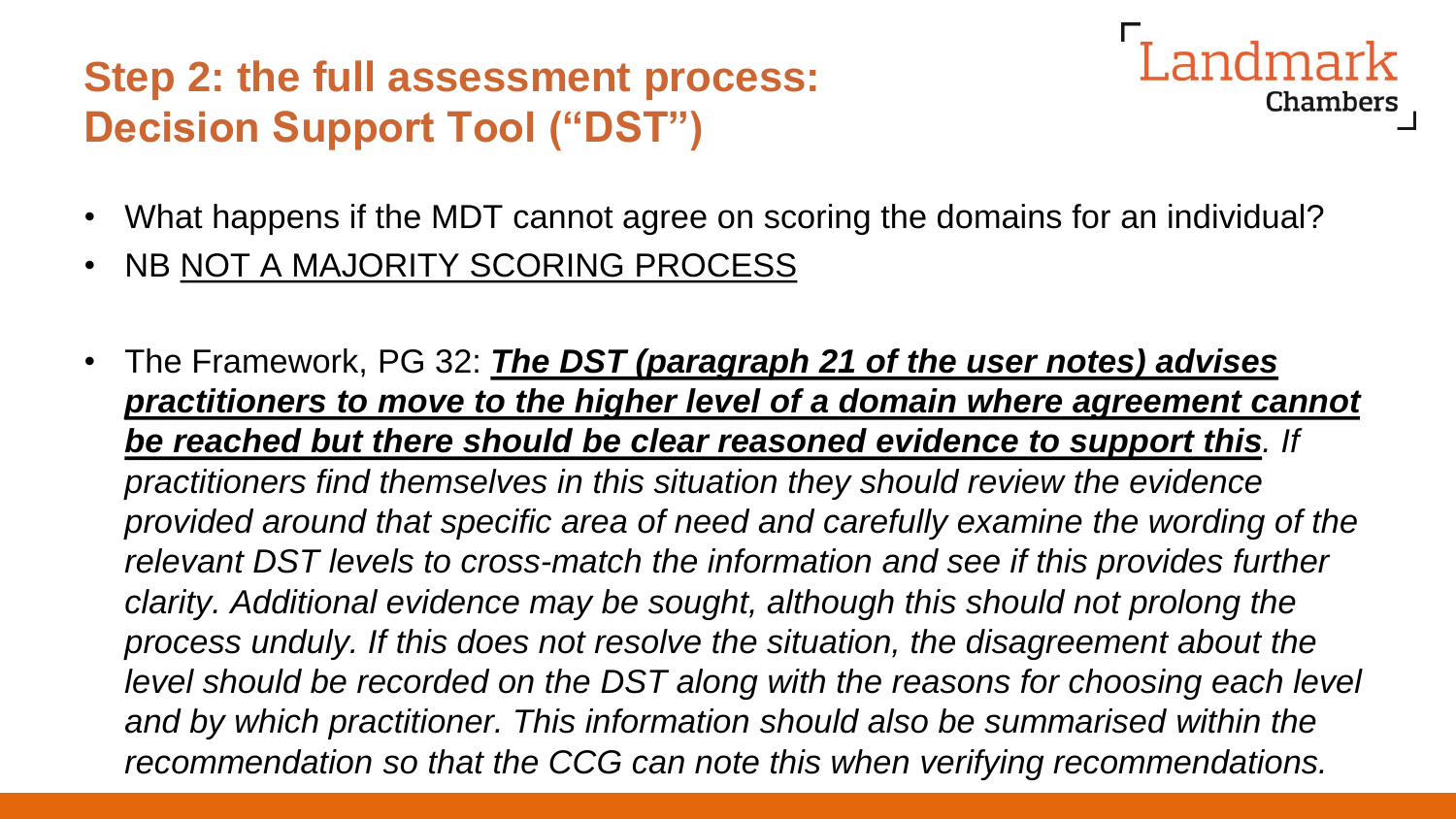## **Step 2: the full assessment process: the recommendation as to eligibility**



- Written recommendation, to accompany the DST
- *149. The recommendation regarding eligibility for NHS Continuing Healthcare should:* 
	- *provide a summary of the individual's needs in the light of the identified domain levels*  and the information underlying these. This should include the individual's own view of *their needs.*
	- *provide statements about the nature, intensity, complexity and unpredictability of the individual's needs, bearing in mind the explanation of these characteristics provided in paragraphs 54-66 of the National Framework.*
	- *give an explanation of how the needs in any one domain may interrelate with another to create additional complexity, intensity or unpredictability.*
	- *in the light of the above, give a recommendation as to whether or not the individual has a primary health need (with reference to paragraphs 54-66 of this National Framework). It should be remembered that, whilst the recommendation should make reference to all four characteristics of nature, intensity, complexity and unpredictability, any one of these could on their own or in combination with others be sufficient to indicate a primary health need.*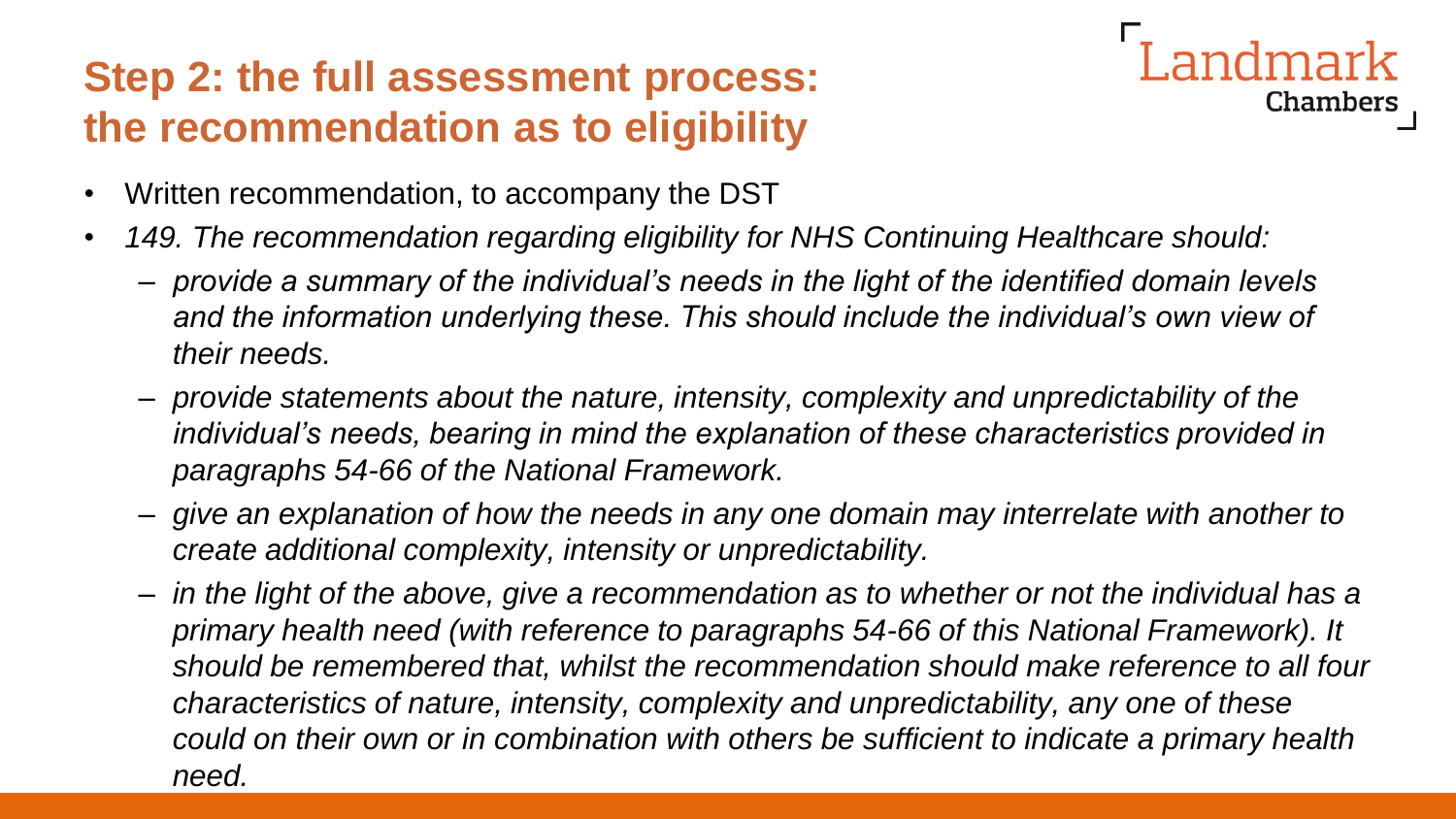#### **Timescale required by the Framework**

• Expectation that decisions should usually be made within 28 calendar days of the CCG being notified of the need for a full assessment of eligibility for NHS Continuing Healthcare

andmark

- PG 28.2
- This timescale is measured from the date the CCG receives the completed Checklist indicating the need for full consideration of eligibility (or receives a referral for full consideration in some other acceptable format) to the date that the eligibility decision is made. However, wherever practicable, the process should be completed in a shorter time than this.